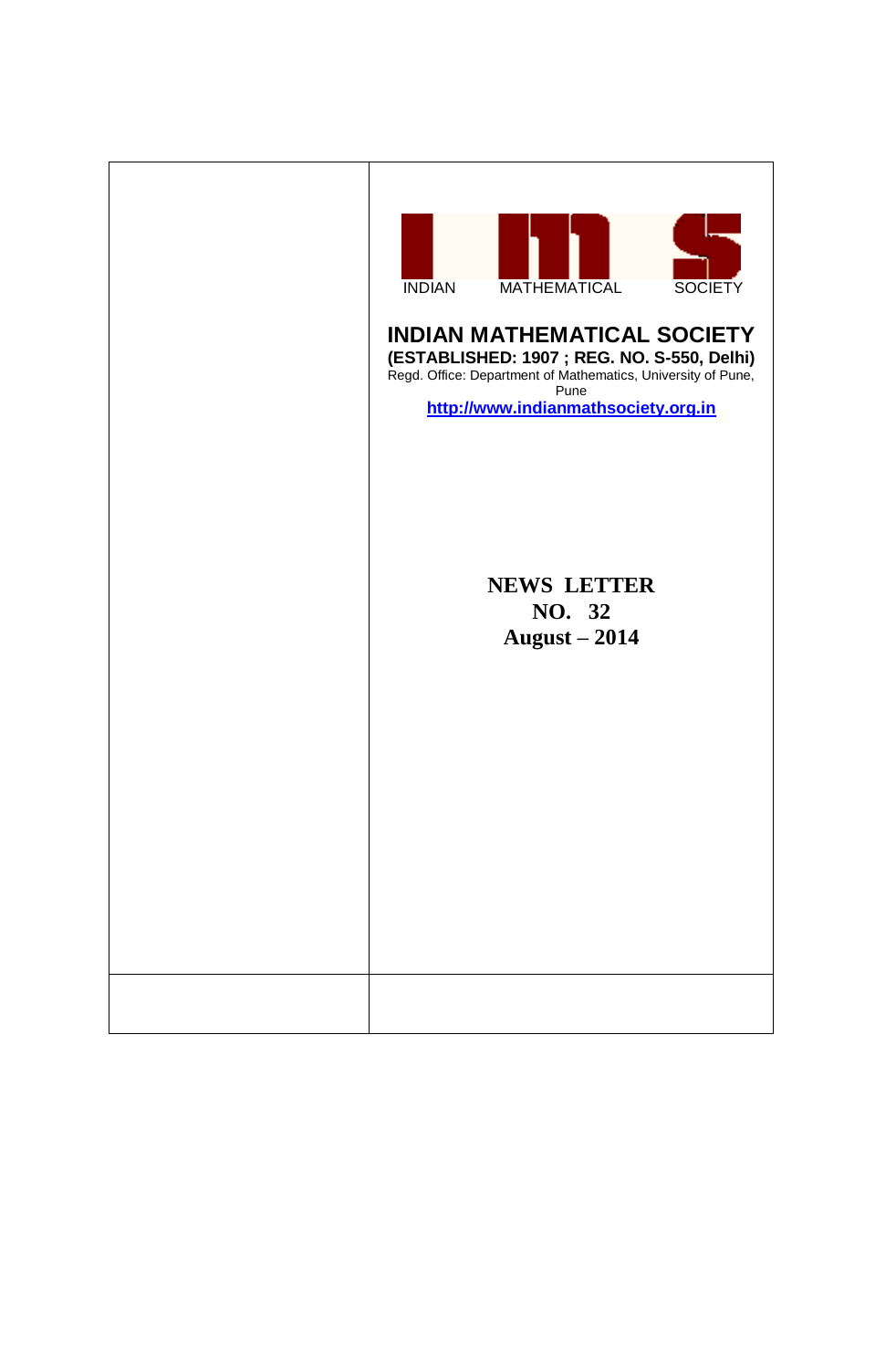# **N E W S L E T T E R NO. 32 August, 2014**

# **IMS**

# **INDIAN MATHEMATICAL SOCIETY**

**80th ANNUAL CONFERENCE** (December 27-30, 2014)

The 80<sup>th</sup> Annual Conference of the Indian Mathematical Society will be held under the auspices of Indian School of Mines, Dhanbad, Jharkhand during December 27-30, 2014 under the Presidentship of Prof. S. G. Dani, Department of Mathematics, I. I. T., Bombay.

Correspondence pertaining to arrangements for accommodation etc. at Indian School of Mines, Dhanbad during the Conference should be addressed to Dr. S. P. Tiwari (Local Organizing Secretary,  $80<sup>th</sup>$ Annual Conference of the IMS), Department of Applied Mathematics, Indian School of Mines, Dhanbad (Jharkhand) India. His e-mail address is [sptiwarimaths@gmail.com](mailto:sptiwarimaths@gmail.com) and the contact mobile number is 09431711226.

#### **Details for sending Papers for presentation at the Conference** :

**1.** Papers should be typed double spaced on an A<sub>4</sub> size white paper and should be accompanied by an Abstract in triplicate prepared *as per the instructions and format given at later stage*. Abstract should be brief and should not exceed 250 words. The use of Formulae and symbols should be minimized. **Abstracts received without full length paper shall not be considered.** 

**2.** Papers should be sent *by registered post* with the words *"For the 80th IMS Annual Conference"* written in a box on the left hand top corner of the envelope to The Academic Secretary, Prof. M. M. Shikare, Department of Mathematics, University of Pune, Pune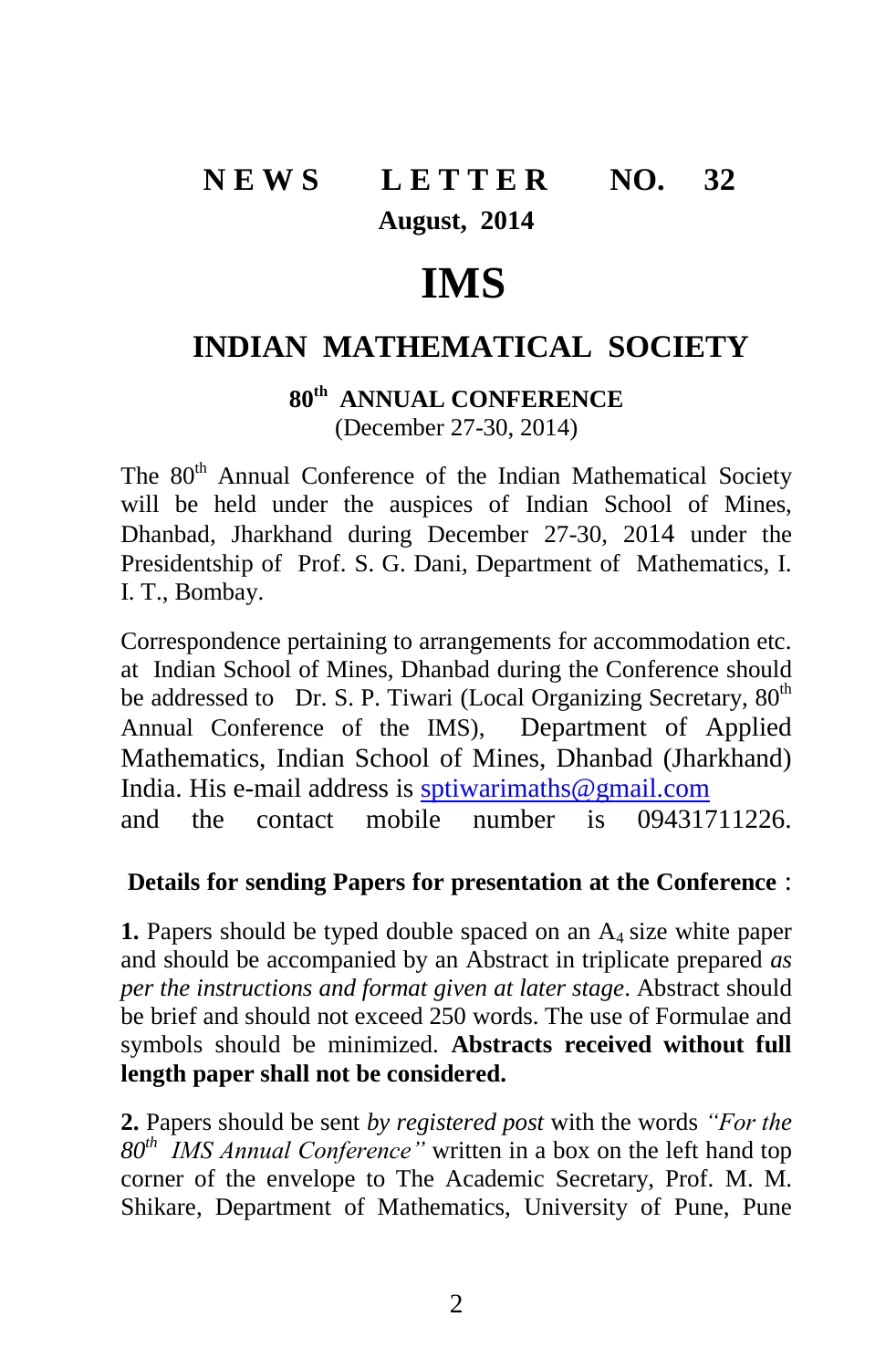411007 (Maharashtra), so as to reach him **not later than October 31, 2014** (after which date no paper will be accepted). See also points 3 and 4 in the following.

An E-mail address must be mentioned in the address of the author in the paper.

**3.** A copy of the abstract and the paper must also be sent electronically (in .pdf format) to the Academic Secretary Prof. M. M. Shikare at his e-mail address : mmshikare@gmail.com

**4.** A copy of the paper and the abstract should be retained by the author and brought for use at the time of the Conference as it would not be possible for the Society to make the paper available at the Conference.

**5.** Every paper submitted for presentation should be classified, as far as possible, according to the **following classification scheme / codes** and the same should be prominently displayed *in red ink* on the left hand top corner of the abstract.

- (A) Combinatorics, Graph Theory and Discrete Mathematics.
- (B) Algebra, Number Theory and Lattice Theory.
- (C) Real and Complex Analysis (including Special Functions, Summability and Transforms).
- (D) Functional Analysis.
- (E) Differential / Integral / and Functional Equations.
- (F) Geometry.
- (G) Topology.
- (H) Measure Theory, Probability Theory and Stochastic Processes, and Information Theory.
- (I) Numerical Analysis, Approximation Theory and Computer Science.
- (J) Operations Research.
- (K) Solid Mechanics, Fluid Mechanics, Geophysics and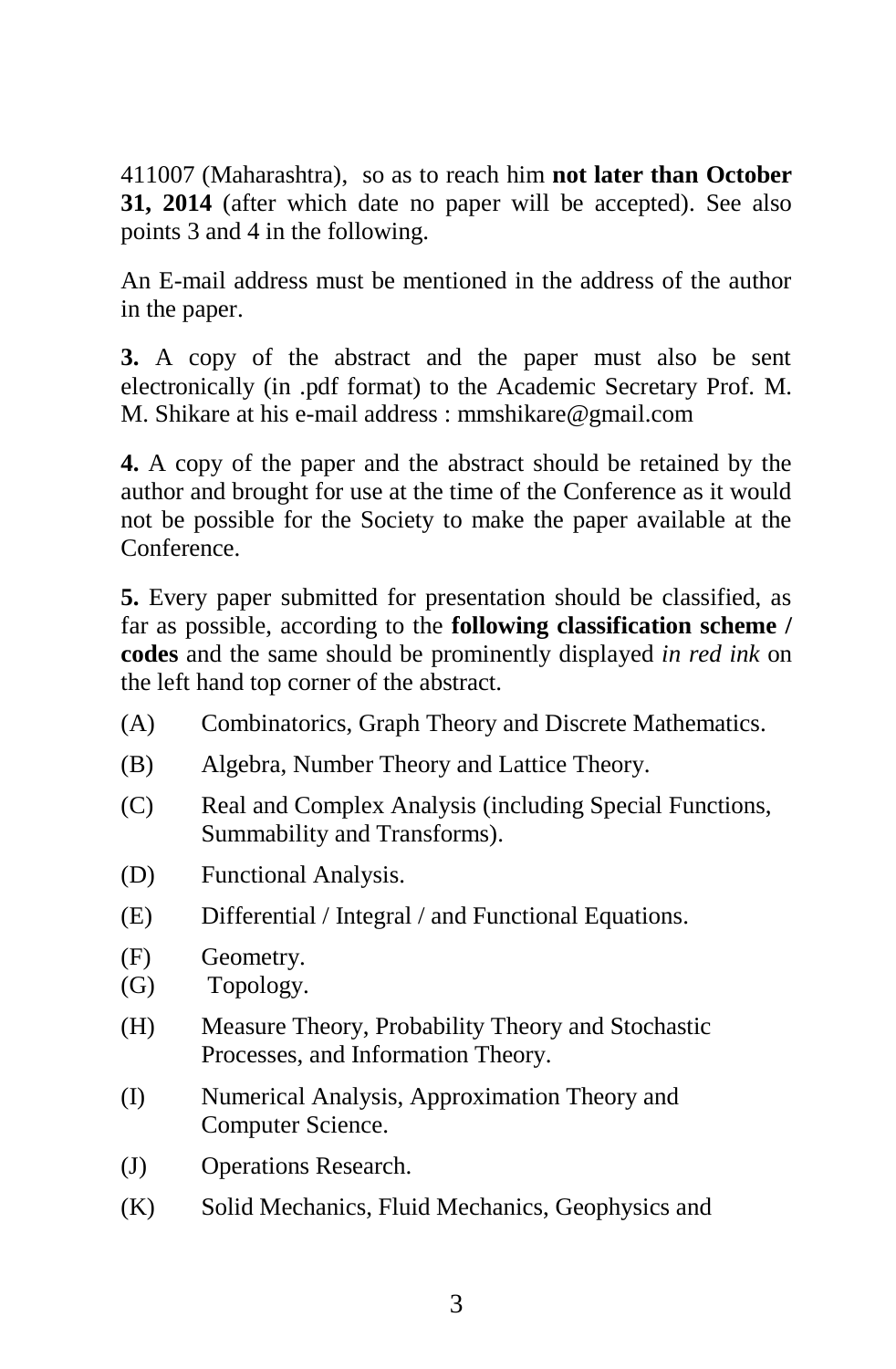Relativity.

- (L) Electromagnetic Theory, Magneto-Hydrodynamics, Astronomy and Astrophysics.
- (M) Bio-Mathematics.
- (N) History and Teaching of Mathematics.

Every author intending to present a paper should either be a member of the Society or should register himself / herself as a Sessional Member. In the case of joint authors, both the authors must be either members or should become Sessional Members. Non-members wishing to become Annual members can do so by paying Rs. 250/- Those wishing to become Sessional Members can also do so by paying Rs. 250/-. The amount can be paid to the Treasurer, Prof. S. K. Nimbhorkar, Department of Mathematics, Dr. B. A. M. University, Aurangabad – 431 004 (MS) by sending **a Bank Draft drawn in favour of the Indian Mathematical Society payable at Aurangabad (Maharashtra),** so as to reach him by December 10, 2014. *After this date,* applications for becoming a Sessional member will be accepted only at the venue of the Conference at Indian School of Mines, Dhanbad, Zarkhand during December 27-30, 2014.

Acceptance of a paper for presentation does not automatically imply its acceptance for publication in the Journal of the Indian Mathematical Society or in The Mathematics Student. In case an author wants a paper to be considered for publication in either of these periodicals, he/she should submit the same separately to the Editor concerned.

## **Award of Various Prizes**

The Indian Mathematical Society awards following prizes.

## **A. P. L. Bhatnagar Memorial Prize.**

This Prize is awarded annually to the top scorer of the Indian Team at the International Mathematical Olympiad. It consists of a cash prize of Rs. 1000/- and a Certificate. The Prize is presented during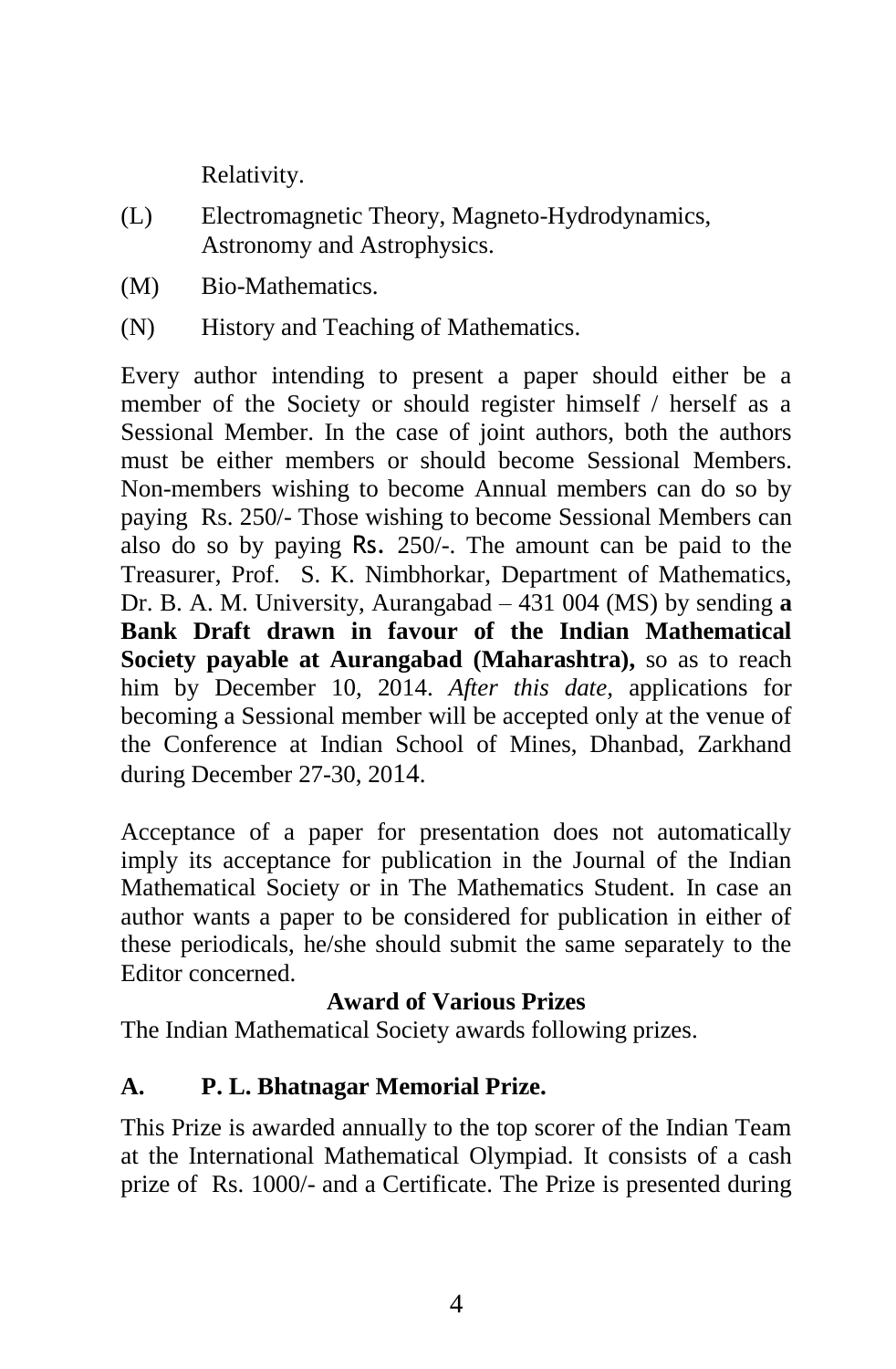the Inaugural Session of the Annual Conference of the Indian Mathematical Society.

## **B. A. Narasinga Rao Memorial Prize.**

This Prize is awarded to the author of the best research paper published in the Journal of the Indian Mathematical Society or The Mathematics Student. The Prize carries a token amount of Rs. 2000/- along with a Certificate.

The Prize is recommended by a committee consisting of The Academic Secretary, Indian Mathematical Society (Convener), Editor, Journal of the Indian Mathematical Society and the Editor, The Mathematics Student. The Prize is awarded during the Inaugural Session of the Annual Conference of the Indian Mathematical Society.

Following conditions apply :

- **1.** The research paper must be under single authorship, the research work must have been carried out in India and the post-doctoral research work is preferred.
- **2.** The upper age limit of the awardee should not be more than 45 years as on the date of receipt of the paper by the Editor.

## **C. Various Prizes for Research Paper Presentation.**

In order to encourage and inspire the young and budding research workers, the Society holds, during its Annual Conferences, a Special Session of Paper Presentation Competition for various Prizes to be awarded to the best research papers presented. This Special Session is held as a part of the Academic Programme with no other parallel session.

Following are the areas and the grouping for these prizes :

**1. IMS Prize-group-1**: Discrete Mathematics (Combinato rics, Graph Theory,Posets), Lattice Theory, Set Theory, Logic, Number Theory and related areas.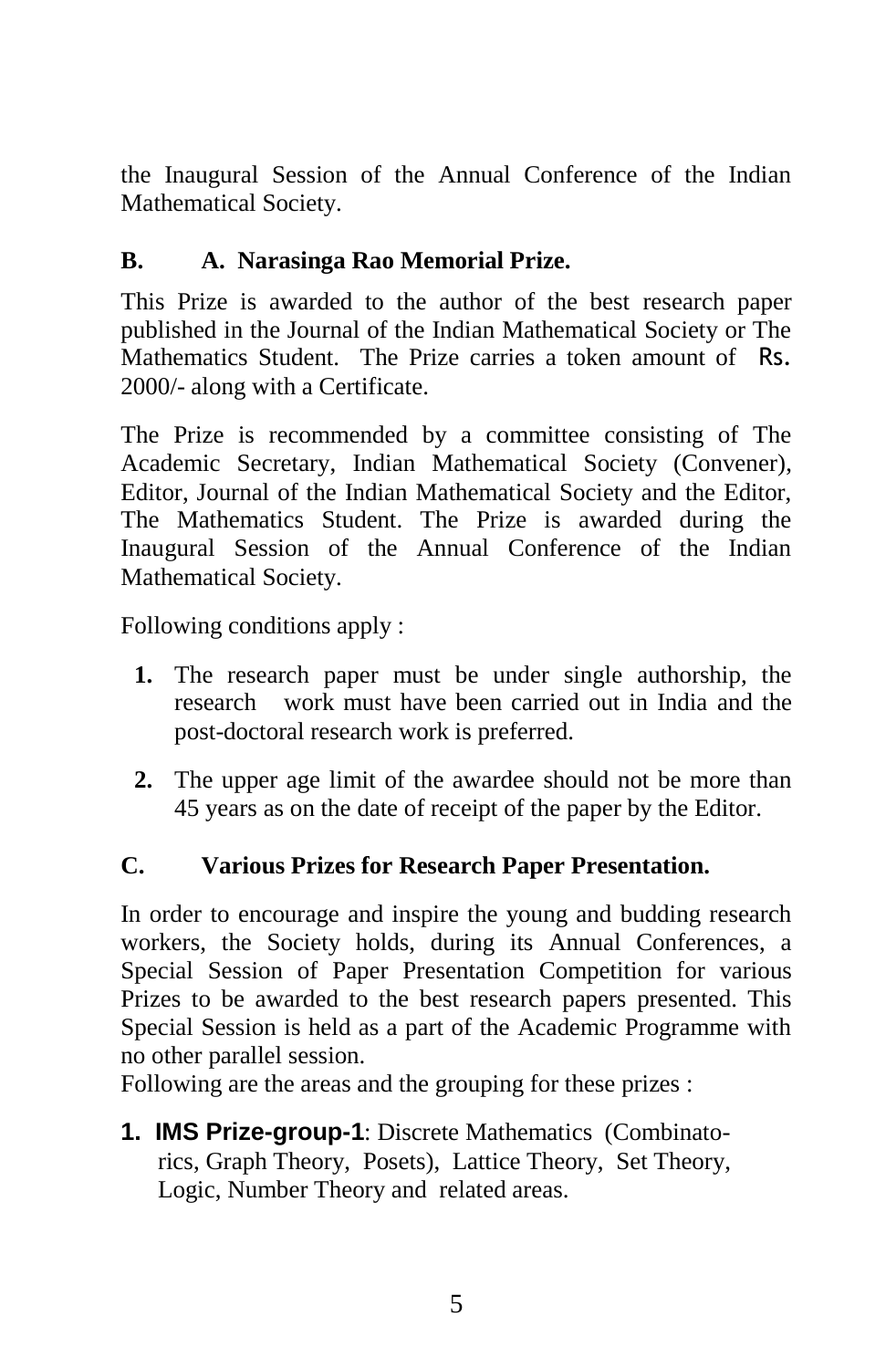- **2. IMS Prize-group-2** : Algebraic Geometry, Geometry, Topology, Algebraic Topology, and related areas.
- **3. IMS Prize-group-3** :. Measure Theory, Probability Theory, Stochastic Processes, and related areas.
- **4. IMS Prize-group-4** : Differential / Integral / Functional equations and inequalities, Special Functions , Numerical Analysis and related areas.
- **5. IMS Prize-group-5** : Solid Mechanics, Fluid Mechan ics, Electromagnetic Theory, Magneto- Hydrodynamics, Astronomy, Astrophysics, Relativity and related areas.
- **6. IMS Prize-group-6** : Operations Research, Optimizati- On, Computational Mathematics, Information Technology, Biomathematics, History of Mathematics and related areas
- **AMU Prize**: Algebra, Differential Geometry and Functional Analysis.
- **V M Shah Prize**: Real Analysis, Complex Analysis, Fourier Analysis, Harmonic Analysis, Approximation Theory and related areas.

Three / Four judges are appointed by the Council for the "Paper Presentation Competition" for deciding the award of various Prizes. Each of these eight prizes listed above carries a Certificate and a cash amount of Rs. 1000/-.

Following conditions apply:

- **1.** Only the Members of the Society are eligible for participation in the Competition.
- **2.** The upper age limit of a candidate for participation in the Competition is 40 years as on December 31 of the respective year.
- **3.** (**a**) The paper to be presented for the competition has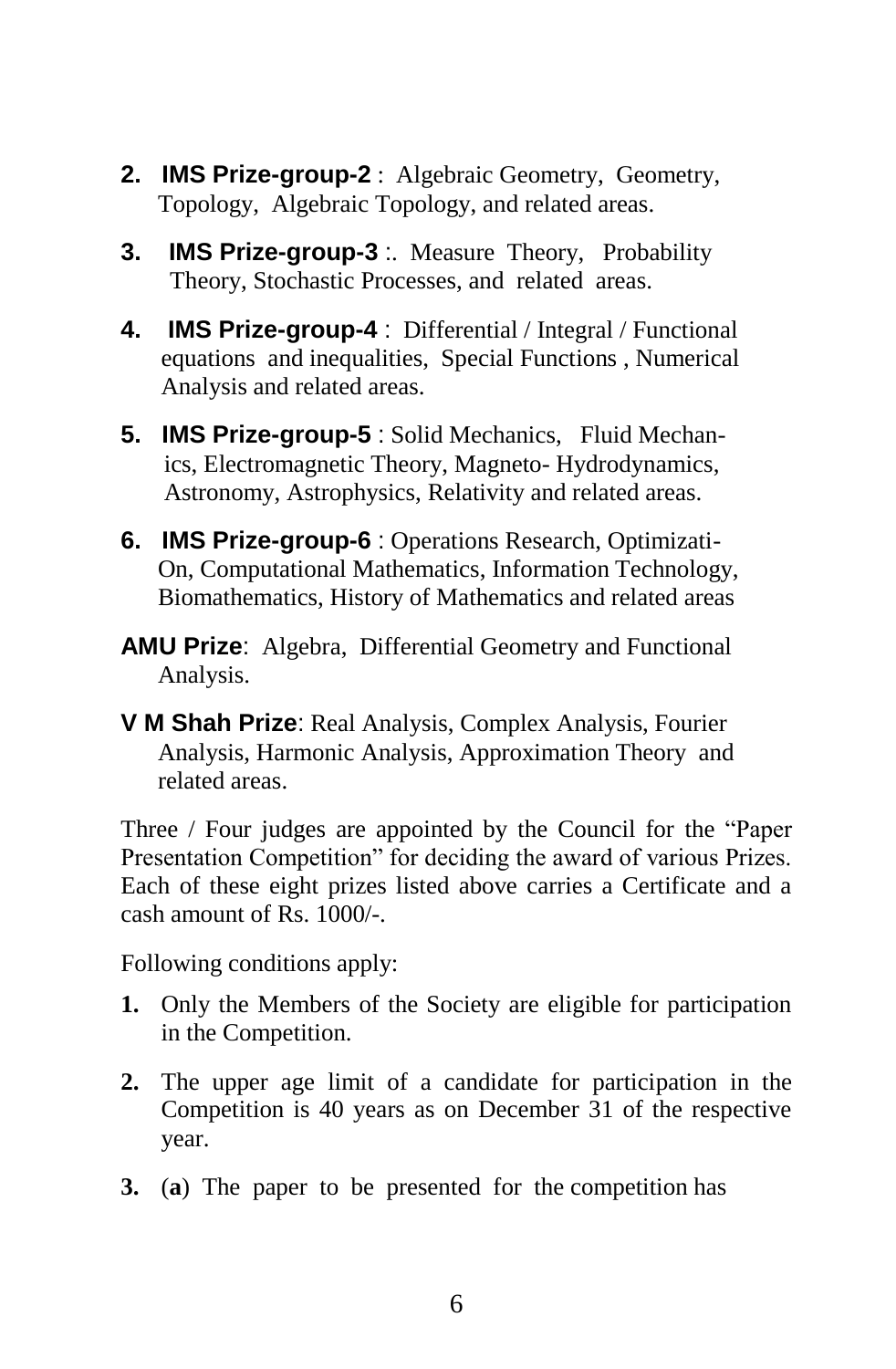to be under single authorship.

- (**b**) Independent work at the post-doctoral level is preferred.
- (**c**) The work must have been carried out in India.
- (**d**) Stress will be on both, quality of research as well as performance during the presentation.
- **4.** Two copies of the full paper with the abstract in triplicate (not exceeding 250 words) prepared as per the details mentioned in the above **as well as its electronic version in .pdf format** should reach Prof. M. M. Shikare on the address given earlier not later than October 31, 2014.Candidates should also submit their latest CV and the proof of their age ( high school certificate will do) along with the papers.

## **An E-mail address must be mentioned in the address of the author in the paper.**

**Note :** One who is already awarded a prize in a certain area in the past is not expected to participate in the competition for the prize **in the same area.**

## **An appeal :**

*All the Heads of the Departments / Institutions and the Research Supervisors are requested to encourage their research students for participation in this Competition.*

## **INSTRUCTIONS FOR PREPARING ABSTRACT.**

The following instructions should be followed carefully to ensure smooth editing and printing of the abstract:

- (1) Computer print out of the Abstract is required.
- (2) The use of Formulae and symbols should be minimized.
- (3) List of references should not form part of the abstract.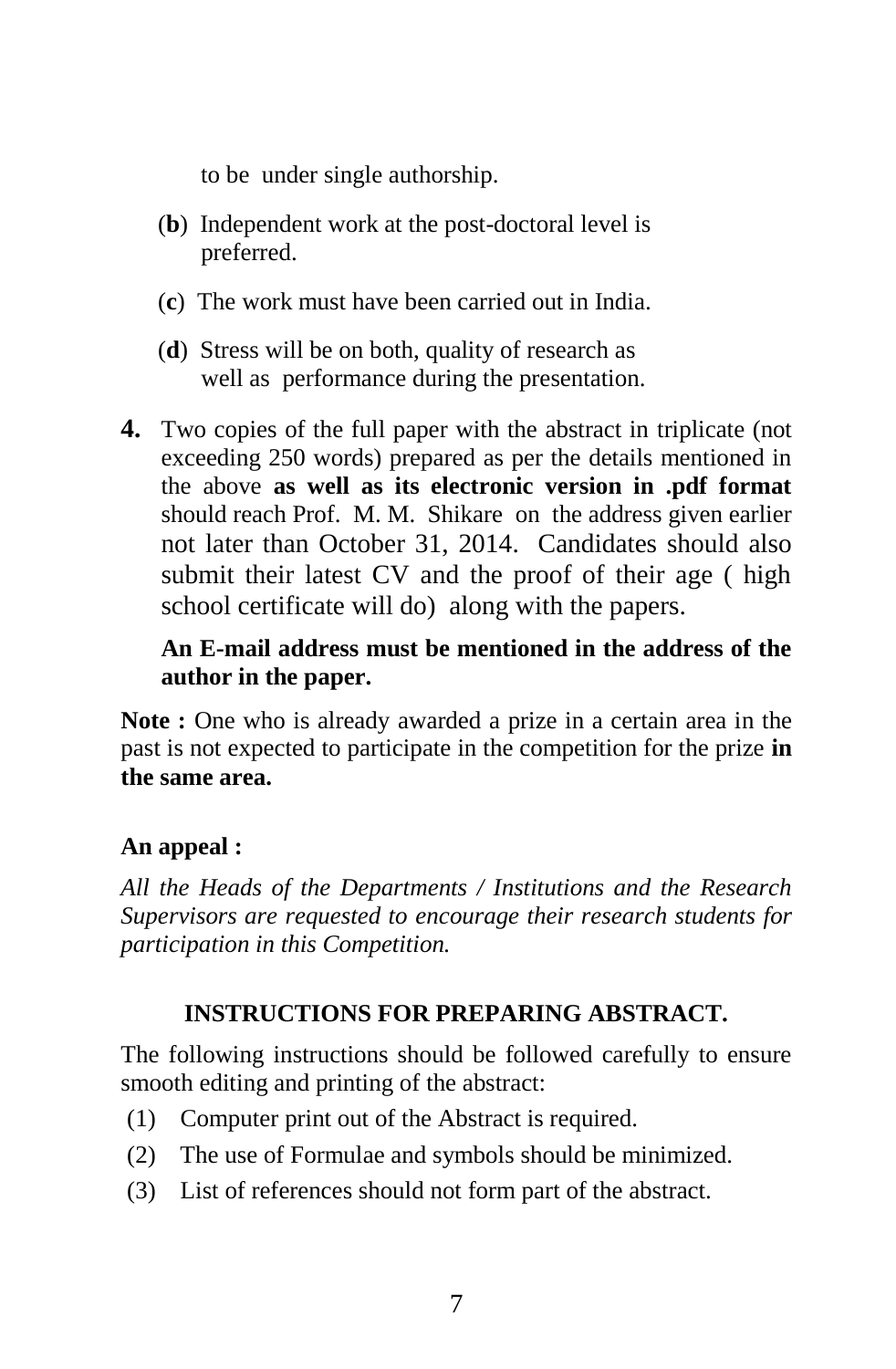- (4) Classification of the abstract is a must.
- (5) Full address is not allowed, **E-mail address is a must**.
- (6) The word "abstract" should not be written.
- (7) Abstract must begin with the title of the paper.
- (8) Coma should be inserted at the end of the title and the name(s) of the author(s) be written on the same line.
- (9) The name of the author"s town should be written in brackets after the name; in case of two (or more) authors from the same town, the town be mentioned only after the last author's name.

The abstract is likely to be rejected if any of these instructions (particularly  $(1)$ ,  $(2)$ ,  $(5)$  and  $(7)$ ) is violated.

The abstract **and its electronic version in .pdf format** should be sent to Prof. M. M. Shikare on the address given earlier so as to reach him not later than October 31, 2014 (after which date no paper will be accepted).

#### **FORMAT FOR ABSTRACT**

#### **INDIAN MATHEMATICAL SOCIETY**

| Name of the Author(s)      |  |
|----------------------------|--|
| Institution(s)             |  |
| Name of the Presenter      |  |
| Address for Correspondence |  |

ABSTRACT : The abstract must be accommodated in the space as in the box below in strict accordance with instructions given above. The word "abstract" must not be written in the box.

SECTION: The Section (A, B, C, etc.) should be carefully chosen and entered here. Refer the classification codes given earlier.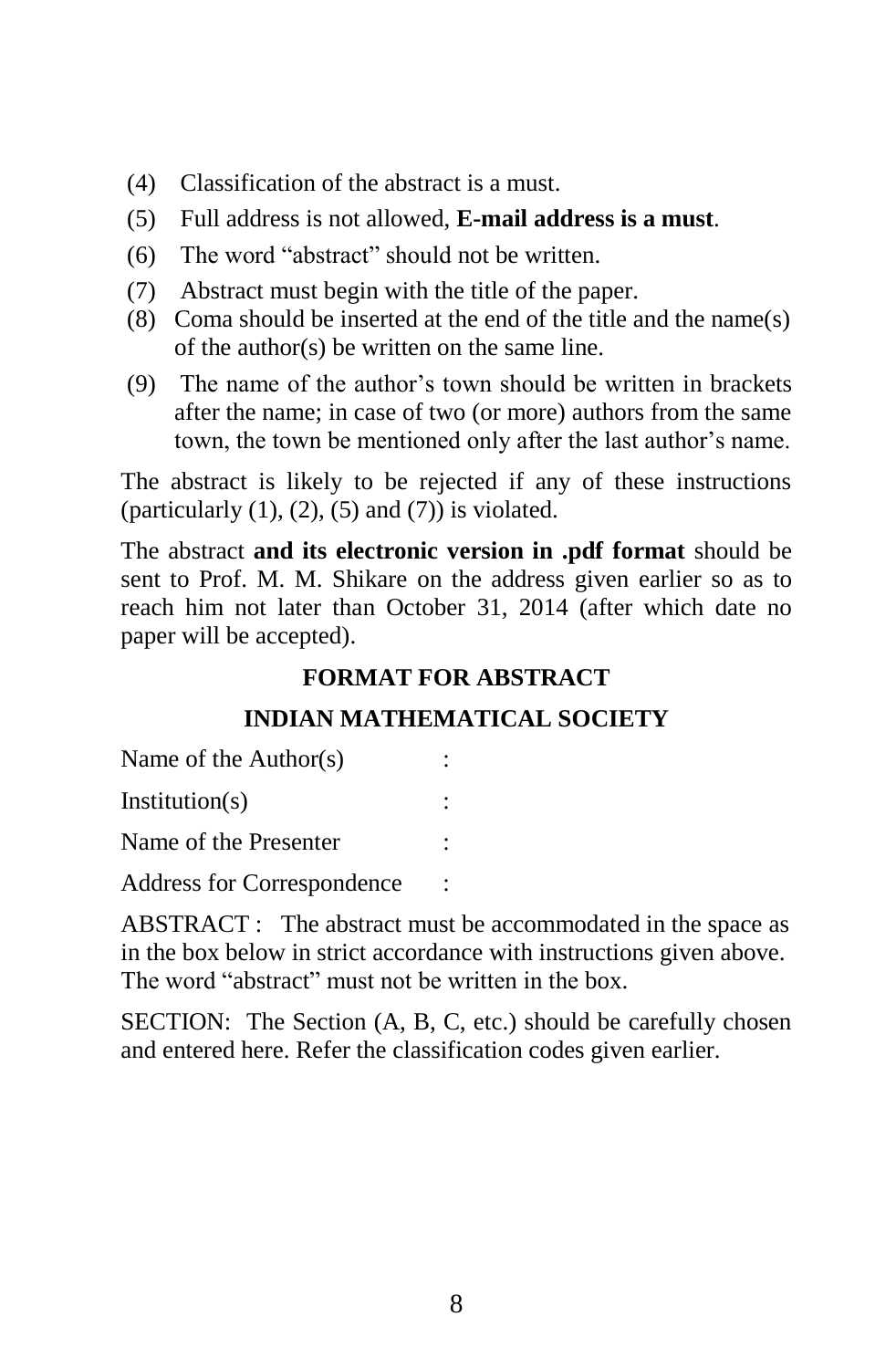## **Periodicals published by the Society**

The Society publishes two periodicals – *The Journal of the Indian Mathematical Society* (JIMS ; the Journal ; ISSN 0019-5839) and *The Mathematics Student* (Math Student ; the Mathematics Student; ISSN 0025-5742) , both of which are quarterly.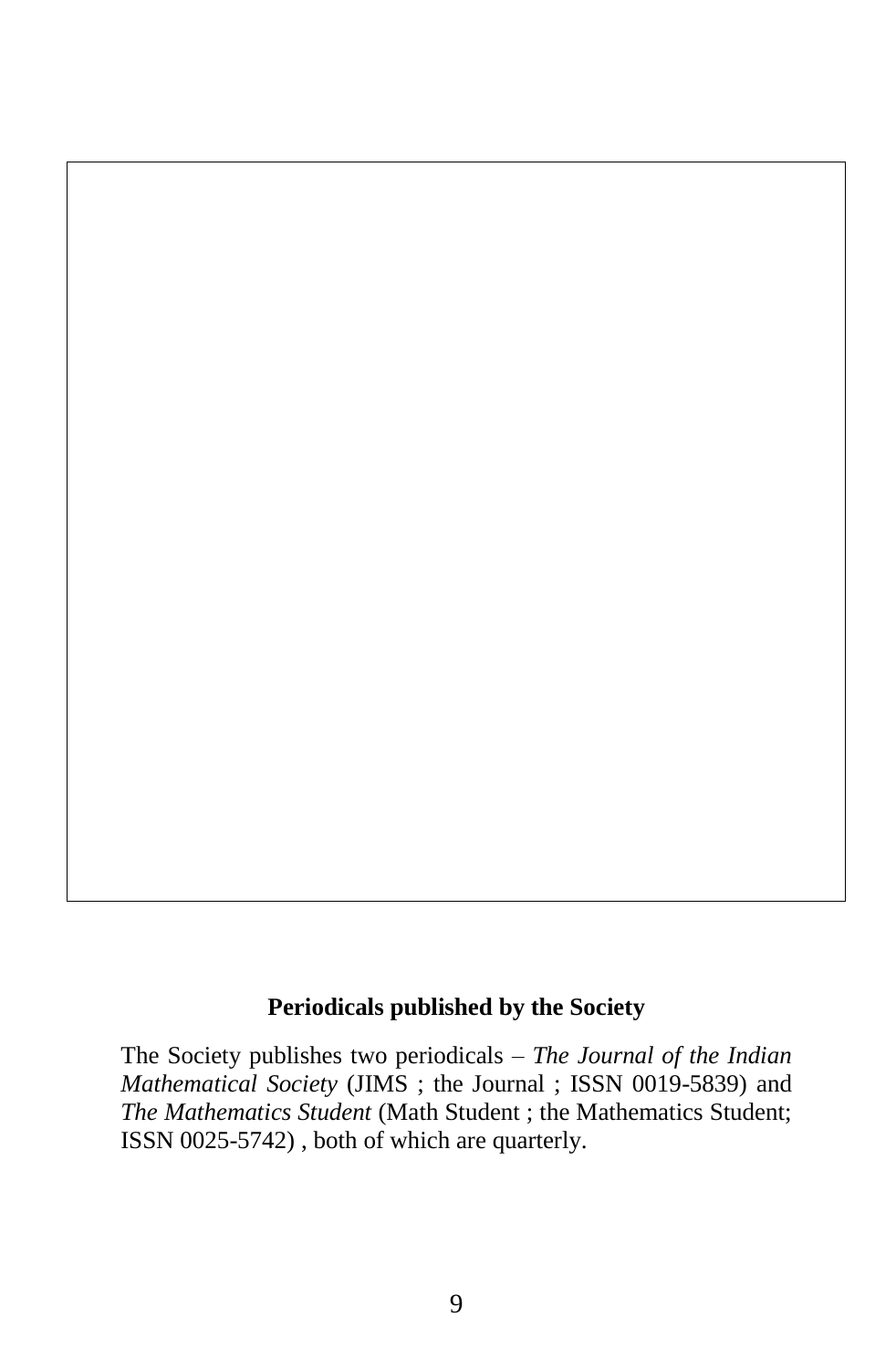- *Only the research papers of high quality* are published in the Journal.
- Ordinarily the following is published in The Mathematics Student :
	- the texts of Presidential Addresses, the Plenary talks and the Award Lectures delivered at the Annual Conferences,
	- the abstracts of the research papers presented at the Annual Conferences,
	- the texts of the invited talks delivered at the Annual Conferences,
	- research papers, and
	- the Proceedings of the Society"s Annual Conferences, Expository & Popular articles, Book Reviews, Reports of IMS Sponsored lectures, etc.

## **Copyright** *:* **Copyright of the articles published in the Journal or the Student lies with the Indian Mathematical Society.**

## *Manuscript Submission* **:**

Manuscripts intended for publication should be submitted **online** in the LaTeX, .pdf file including figures and tables.

For the Journal, manuscripts in the electronic form should be submitted to Prof. Satya Deo, Editor, JIMS (E-mail : [jimsmorane@gmail.com\)](mailto:jimsmorane@gmail.com). For the Mathematics Student, manuscripts in the electronic form should be submitted to Prof. J. R. Patadia, Editor, The Mathematics Student (E-mail : [jamanadaspat@gmail.com\)](mailto:jamanadaspat@gmail.com).

## *Manuscript Style* **:**

Manuscripts (including bibliographies, tables, etc.) should be typed double spaced on  $A_4$  size white paper with 1 inch (2.5 cm.) margins on all sides with font size 11 pt., preferably in LaTeX. Sections should appear in the following order : Title Page, Abstract, Text, Notes and References. Comments or replies to previously published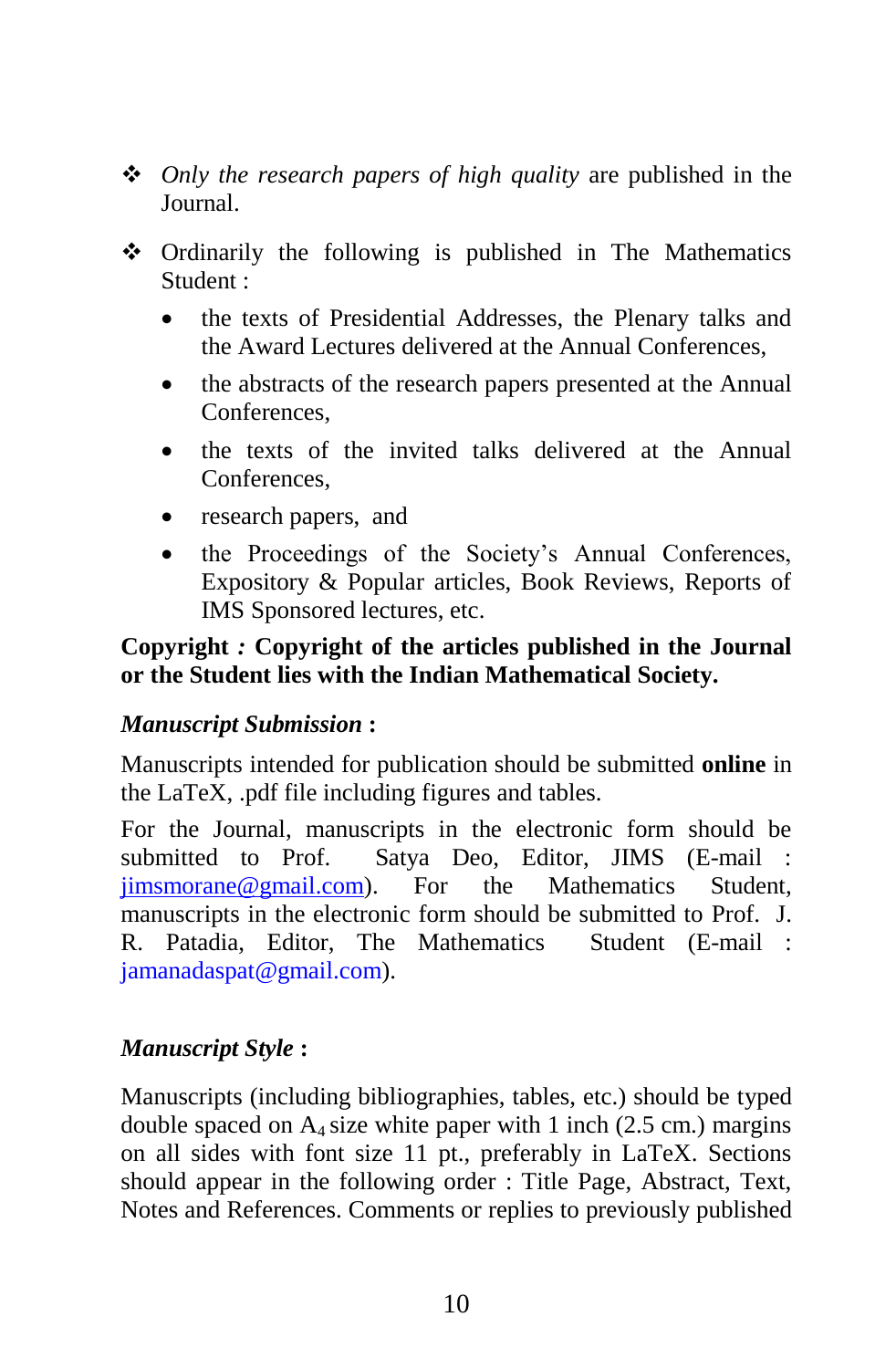articles should also follow this format with the exception of abstracts. While typing in LaTeX, the following Preamble be used:

```
\documentclass[11pt]{amsart} 
\usepackage{amsfonts,amssymb,amscd,amsmath,enumerate,verbati
m,calc} 
\renewcommand{\baselinestretch}{1.2} 
\textwidth=11.5cm 
\textheight=19.5cm 
\topmargin=0.5cm 
\oddsidemargin=0.5cm 
\evensidemargin=0.5cm 
\pagestyle{plain}
```
*Title Page:* The Title page should include the manuscript title, authors' names  $\&$  permanent affiliations and the name, address  $\&$ e-mail address of the author to whom galley proofs and soft copy (PDF file with watermarked "Author"s copy") of the paper published (in place of reprints) is required to be sent.

*Abstract:* The following page should include an abstract of not more than 100 words, a list of two to six key words and AMS subject classification (2010).

*Text:* The text of the manuscript should begin on a new page. The introduction should have heading number 1. Subsequent section headings (including appendices) should be designated by Hindu-Arabic numerals (2,3,…etc.) and subsection headings should be numbered 2.1, 2.2, etc. Figures, tables and displayed equations should be numbered consecutively throughout the text (1, 2,… etc.). Equation numbers should appear flush left in parentheses and running variables for equation (e.g.,  $i = 1, 2, \ldots, n$ ) flush right in parentheses.

*References:* Responsibility for the accuracy of bibliographic citations lies entirely with the Authors. References in the text be indicated by number(s) in square brackets in line with the text. Example: "... as mentioned in [2, 8]. Ramanujan [9] obtained the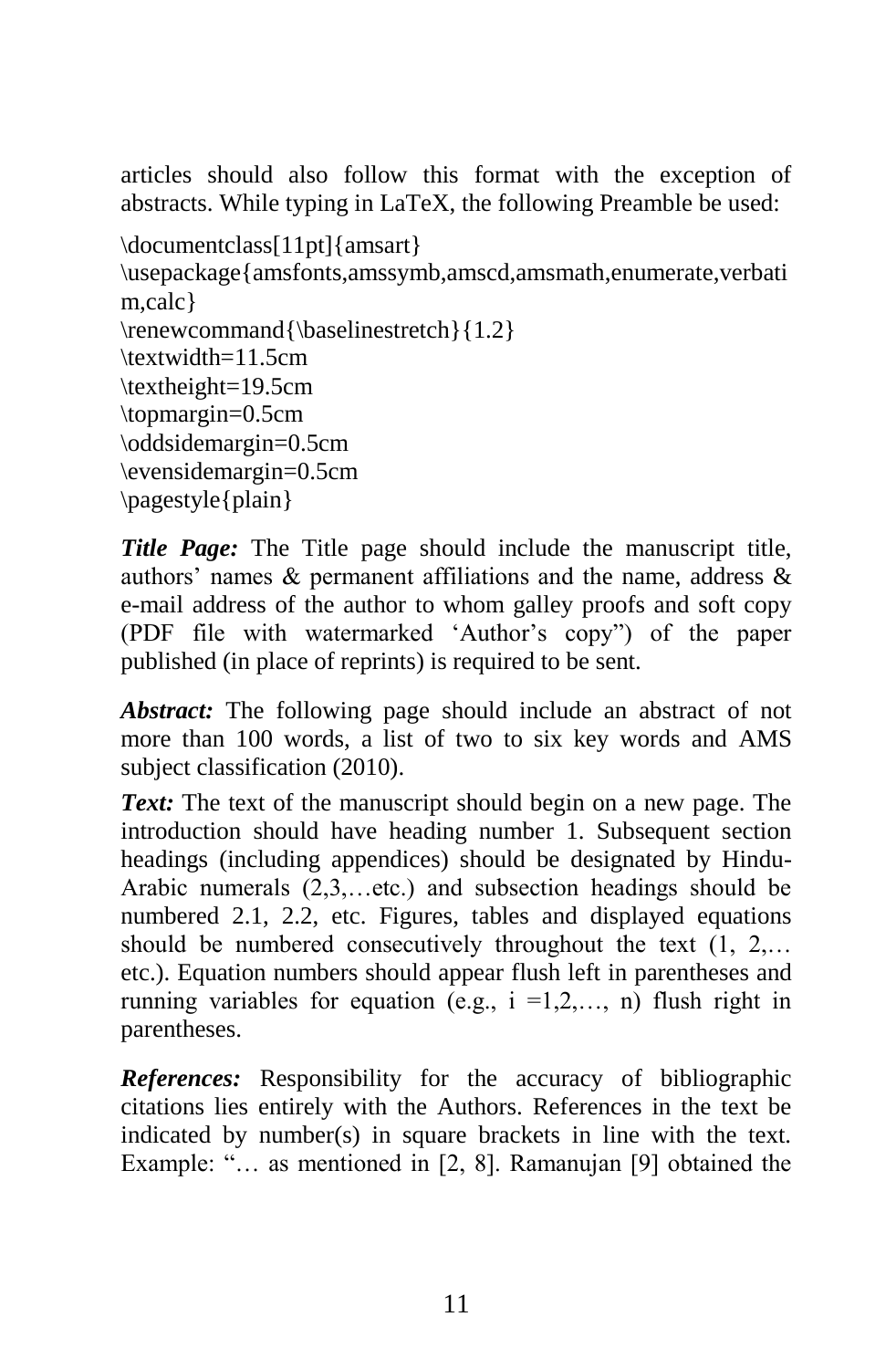following result …". In the list, the references should be numbered in the order in which they appear in the text. Examples:

Reference to a journal publication:

1. G. Birkhoff, *Neutral elements in general lattices*, Bull. Amer. Math. Soc. 46 (1940), 702–705.

Reference to a book:

2. J. Munkres, Elements of Algebraic Topology, Addison–Wesley, 1984.

*Illustration Style:* Originals for illustrations should be sharp and of good contrast. Each Figure and Table should be mentioned in the text and numbered consecutively using Hindu-Arabic numerals. For each Figure and Table, its desired location in the text should be clearly specified. Each Figure and Table must have a caption. Example of proper style for captions : "Figure 1" or "Table 1". Suggested Figure formats are : TIFF, GIF, EPS, PPT and Postscript. Files should be at least 300 dpi.

**Reprints***:* Authors of the papers printed in the Journal as well as in the Mathematics Student shall be entitled to receive a **soft copy** (**PDF file with watermarked `` Author's copy")** of the paper published.

There are **no page charges** for publications in the Journal as well as in the Mathematics Student. However, **if author(s)** (whose paper is accepted for publication in any of the IMS periodicals) **is (are) unable to send the LaTeX file of the accepted paper, then a charge Rs. 100 (US \$ 10) per page will be levied for LaTex typesetting charges**.

#### **Subscriptions**

- Annual subscription for the Journal / the Mathematics Student : For each periodical
	- Rs.1500/- for Libraries of Educational Institutions in India provided the subscription is direct or through an agent who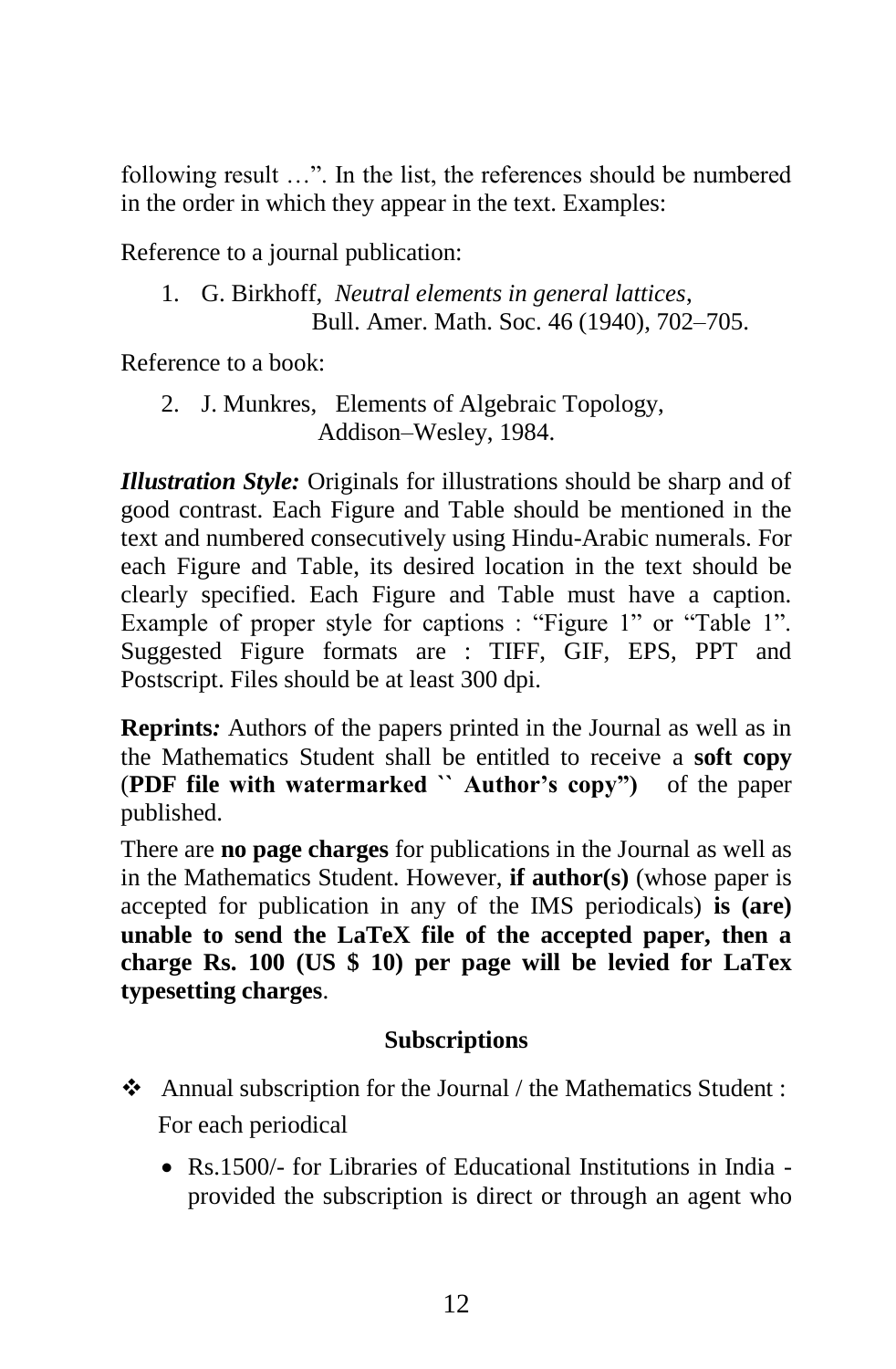gives complete name and address of the subscriber. The supply will be made directly to the subscribing library.

- Rs. 1800 for Libraries of Educational Institutions in India when the subscription is made through an agent who gives complete name and address of the subscriber. The supply will be made directly to the subscribing library. The agents will get 15% discount.
- Rs. 6000/- for others for personal use or to the agents who do not supply the names and addresses of the end users. In this case, the agents will get 20% discount.
- \$150/- for personal use or for Libraries outside India.

The agents are entitled to get 20 % discount on their orders.

Each issue of The Mathematics Student is being sent to the Life Members **in electronic form** to their E-mail address registered by the members with the Society for their personal use (not for circulation). No hard copy of this periodical will be sent to the Members. Those Members who have not registered their e-mail address are requested to register it on  $\langle \text{imsgoesgreen} \mathcal{Q} \text{gmail.com} \rangle$ . It may please be noted that the contents of The Mathematics Student will continue to be available on the Society"s website www.indianmathsociety.org and a physical copy of The Mathematics Student will continue to be available at the IMS Library (Ramanujan Institute of Advanced Study in Mathematics, Madras University, Chennai) as well as at the Registered Office of the Society (Department of Mathematics, University of Pune, Pune – 411 007) for reference during office hours.

#### **Membership of the Society**

#### **Life Membership Fees :**

Rs.2000/- (US \$1000/- for those residing outside India - referred to as *International Life Members* ).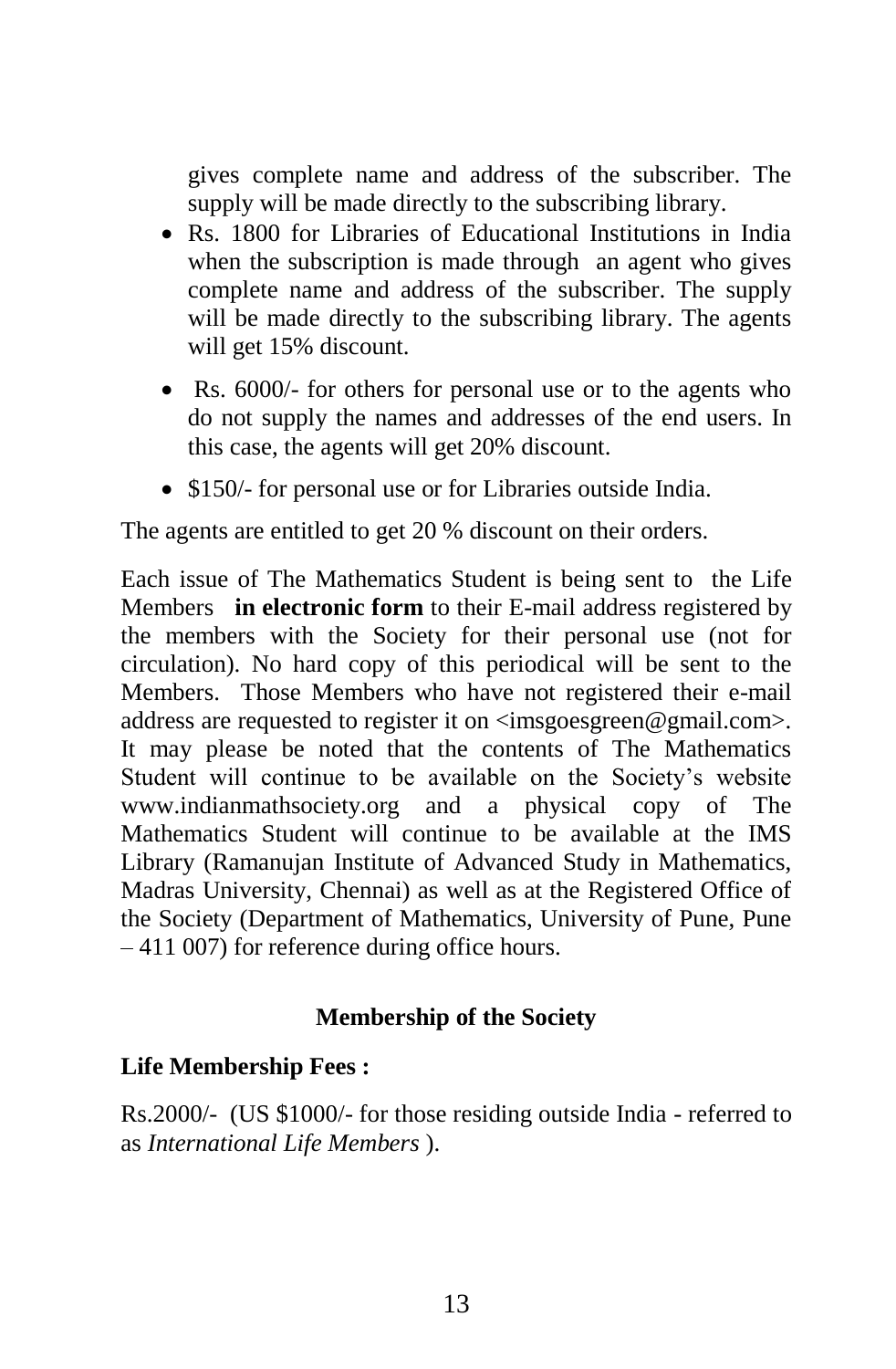The Life Members of the Indian Mathematical Society who have registered their e-mail with the Society are entitled to a FREE online access to The Mathematics Student or a FREE copy, **online in electronic form,** of The Mathematics Student for their personal use (not for circulation).

## **Ordinary Annual Membership Fees :**

Rs. 250/- ( US \$100/- for those residing outside India ).

## **Sessional Membership Fees :**

Rs. 250/- ( US \$100/- for those residing outside India ).

Sessional Members are those who join the Society only for a particular Session. They may contribute paper(s) for presentation and / or participate in any of the academic programmes held during the Session.

*Membership form is available on the IMS website.*

## **Business Correspondence and Payments** :

All business correspondence be addressed to Prof. S. K. Nimbhorkar, Treasurer, IMS; Department of Mathematics, Dr. B. A. M. University, Aurangabad – 431 004 (Maharashtra), India. All payments are to be made to Prof. S. K. Nimbhorkar, Treasurer, IMS by DD drawn in favour of "**The Indian Mathematical Society**" payable at **Aurangabad** (Maharashtra), India at the address mentioned above.

#### **Member in good standing** :

A member is considered to be of good standing in a particular year if he/she has paid his/her Membership fees by **July 31** of that year.

#### **IMS Library**

The Indian Mathematical Society Library is housed in the Campus of the Ramanujan Institute for Advanced Study in Mathematics,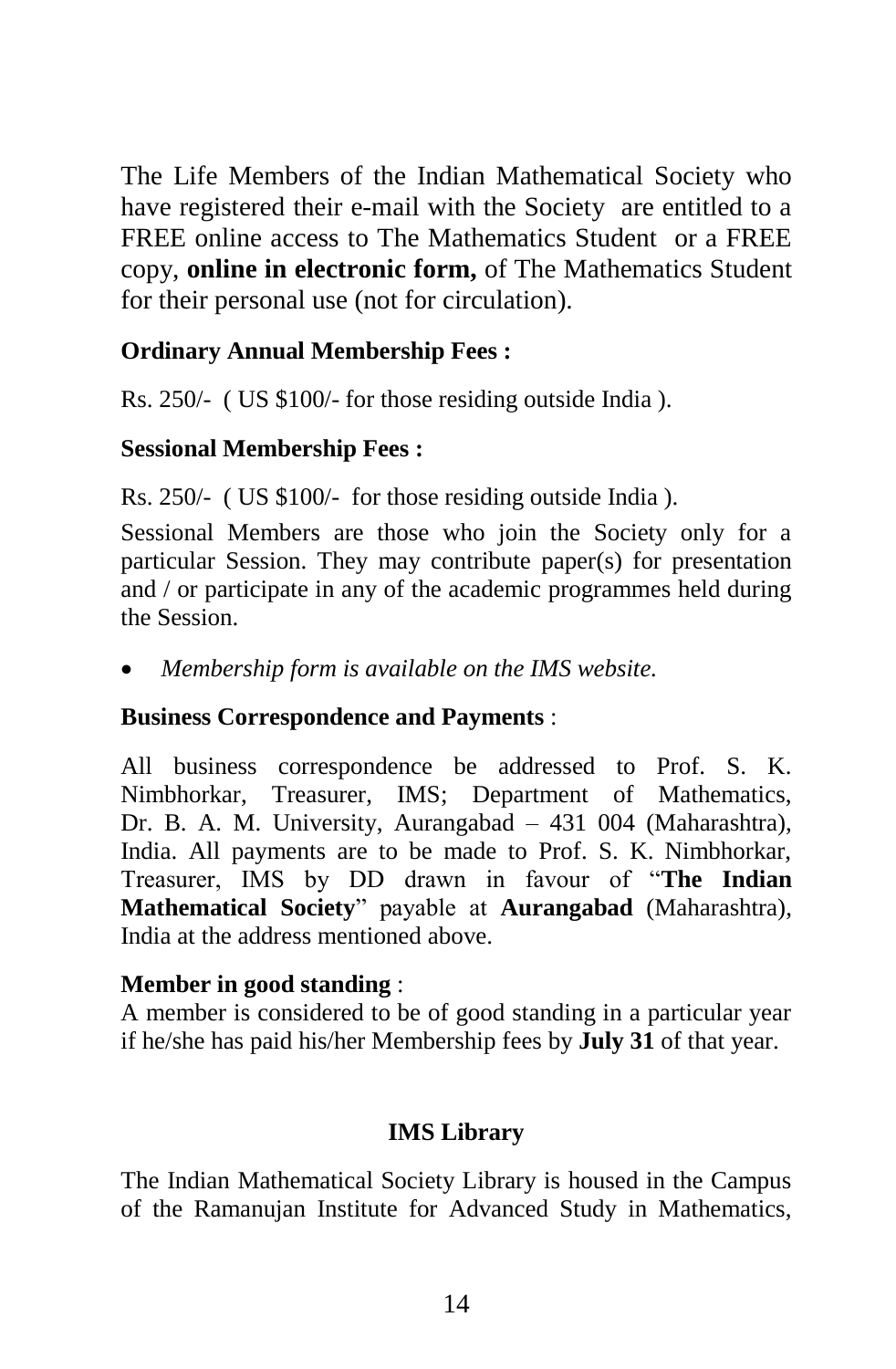University of Madras, Chennai – 600 005 ever since it was shifted from Pune.

The Library receives many journals on Exchange basis and has a rich collection of back numbers of reputed mathematical journals received from all over the world. The complete catalogue of the back volumes of all the periodicals published by the Society as well as those received in exchange by the Society and available in the IMS Library, Chennai, is now displayed on the IMS website. There is a spate of request for photocopies of articles published in these journals and the Library attends to these demands promptly. If a particular journal is not available in the IMS Library, the scholars / students are requested to contact other Libraries where it is likely to be available providing them with the addresses of those Libraries.

The address of the IMS Library is:

The Indian Mathematical Society Library, The Ramanujan Institute for Advanced Study in Mathematics, University of Madras, Chepauk, Chennai – 600 005. Phone : (O) +91-44-25360357, (M) 09600097799 E-mail : [premalatha.kumaresan@gmail.com](mailto:premalatha.kumaresan@gmail.com)

For further information one may contact Prof. Premalatha Kumaresan, Director, Ramanujan Institute for Advanced Study in Mathematics, University of Madras, Chennai, who is the Honourary Librarian for the Indian Mathematical Society Library.

## **NOMINATIONS FOR ELECTION TO THE COUNCIL OF THE SOCIETY**

The Council has made the following nominations for elections to the Council: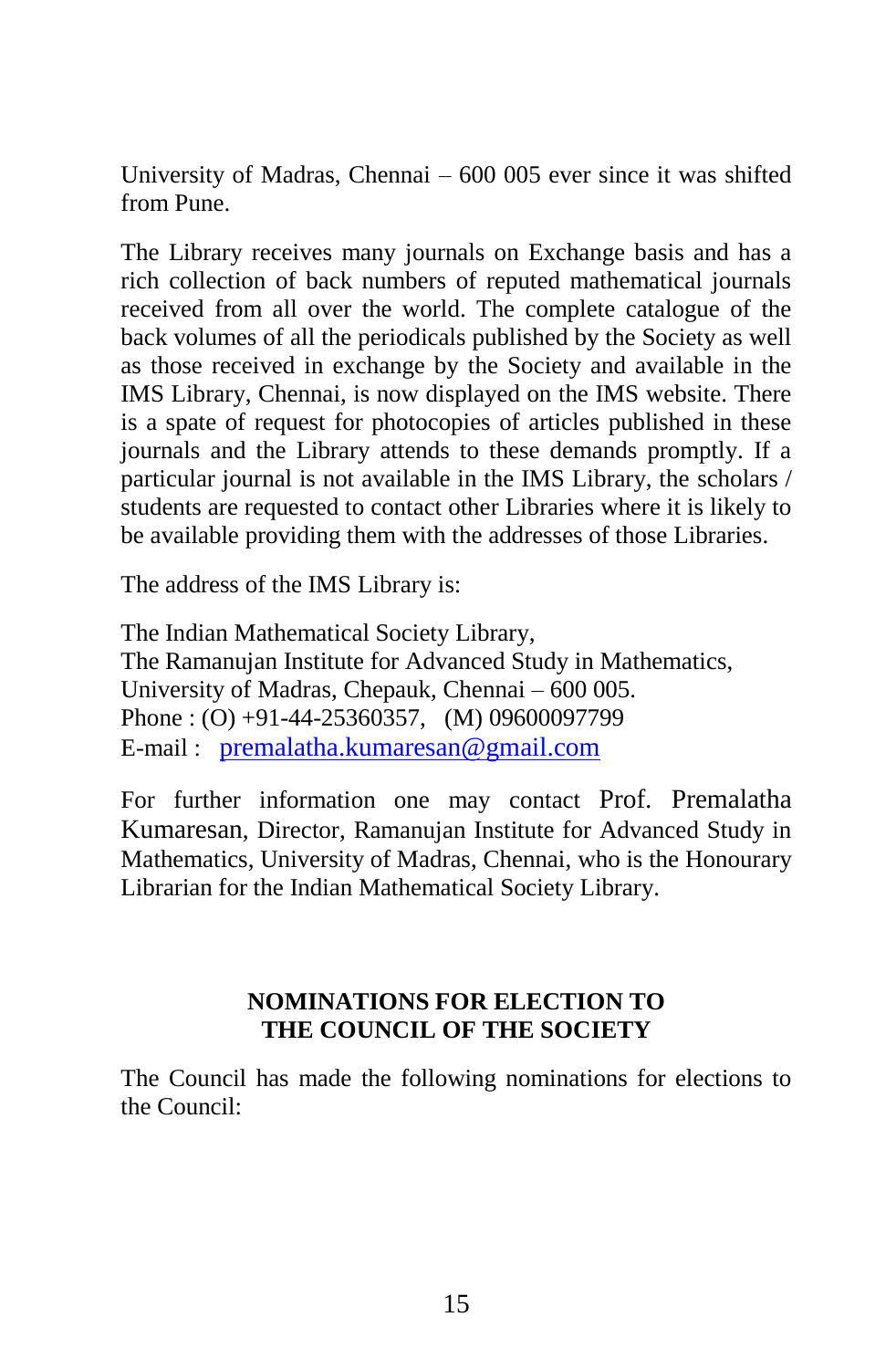President: Prof. A. M. Mathai, Pala, Kerala for the election to the office of the President of the Society for a period of one year w. e. f. April 1, 2015.

The following nominations are made as members of the Council for the next three years:

Dr. P. B. Vinod Kumar (Rajagiri School of Engineering and Technology, Rajagiri Valley, Cochin), Prof. Manjusha Muzumdar (Calcutta University, Kolkata) and Dr. Bankateshwar Tiwari (BHU, Varanasi) are nominated for election as members of the Council for a period of three years w. e. f. April 1, 2015.

Any member of the Society may submit to the Returning Officer, *Prof. M. M. Shikare***,** Department of Mathematics, University of Pune, Pune – 411 007, Maharashtra**,** India an alternative list of name(s) for some or all of the above vacancies; only such nominations being considered valid as are supported in writing by a letter of consent from each one of the candidates proposed by a member, so as to reach the Returning Officer not later than the October 5, 2014.

The nominations made by the Council with an indication made to that effect, together with other valid nominations made by members of good standing of the Society shall be submitted by the Returning Officer to all members of the Society in good standing by means of ballot papers sent by post by November 10, 2014 with instructions to be returned to him latest by the December 10, 2014.

(A member will be considered to be of good standing if his/her membership Fees are not in arrears and if he/she has paid his/her membership Fees for the current year by July 31, 2014).

The Returning Officer shall collect the ballot papers returned to him by the members up to December 10, 2014 and carry them to the venue of the Conference, where they will be opened and counted by him (or his nominee) in the presence of a committee consisting of the President (or his nominee) and the other Secretaries. A simple majority shall determine the result of the election in each case.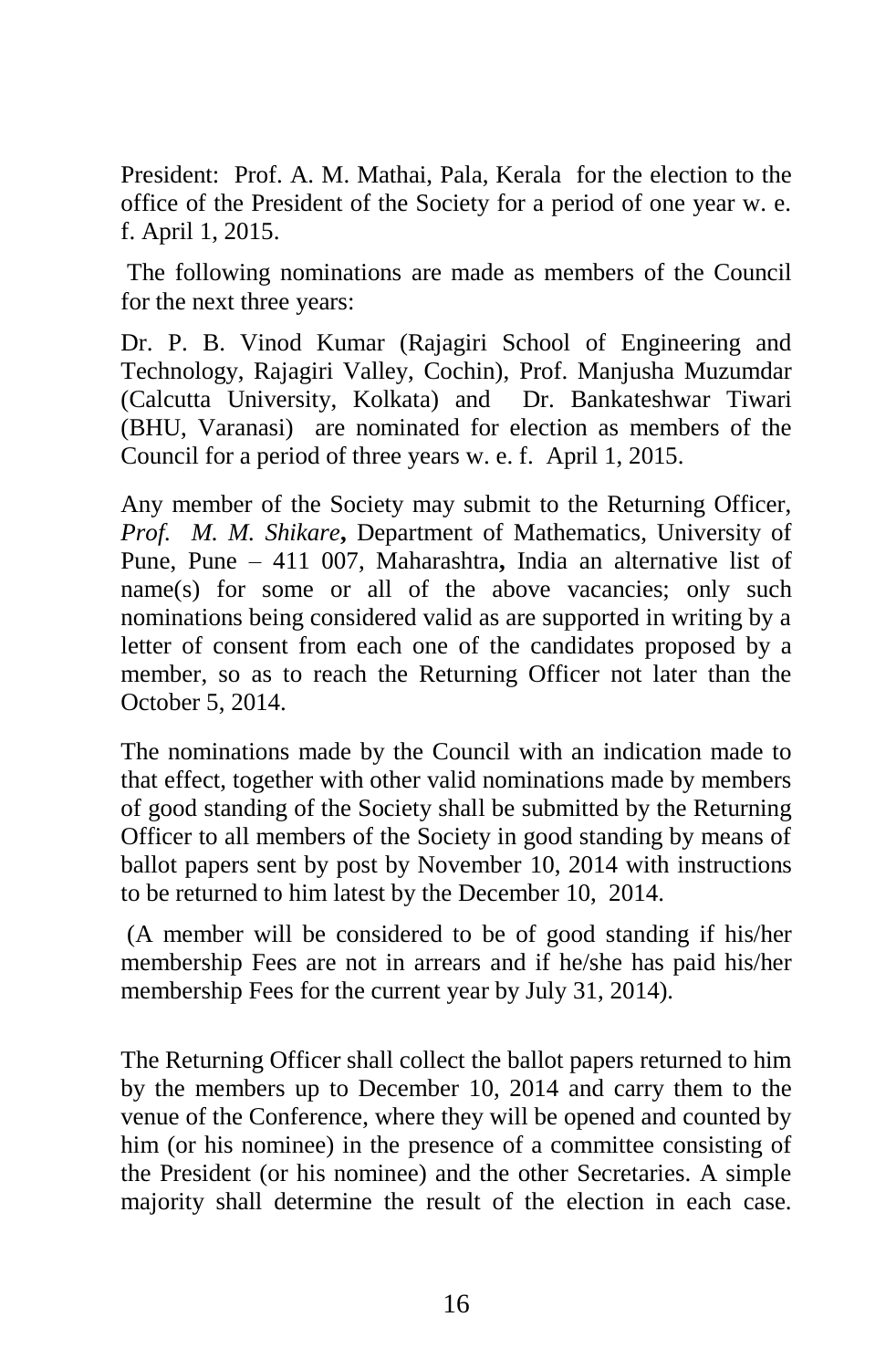The list of newly elected office-bearers and additional members of the Council shall be announced at the General Body Meeting going to be held during the Annual Conference. The new Council shall assume charge of its office with effect from the April 1, 2015.

## **MINUTES OF THE ANNUAL GENERAL BODY MEETING OF THE SOCIETY HELD IN THE SEMINAR HALL NO. 1, RAJAGIRI SCHOOL OF ENGINEERING AND TECHNOLOGY, COCHIN, KERALA ON DECEMBER 31, 2013 AT 12:15 PM**

The Annual General Body Meeting of the Indian Mathematical Society was held on Tuesday, December 31, 2013 at 12.15 p.m. in Seminar Hall No. 1 of the Rajagiri School of Engineering and Technology, Rajagiri Valley, Cochin, Kerala.

The following business was transacted.

**Item No. 1**. To confirm the Minutes of the General Body meeting held. on January 25, 2013 at 12.15 p.m. in Seminar Complex, Faculty of Science, of the Banaras Hindu University (BHU), Varanasi.

The Minutes of the General Body meeting held on January 25, 2013 at 12.15 pm at Varanasi were confirmed.

**Item No. 2** : To receive the report of the General secretary for 2013.

Report of the General Secretary for 2013

Two IMS News Letters - No. 29 in March 2013 and No. 30 in August 2013 were published. They are also displayed on the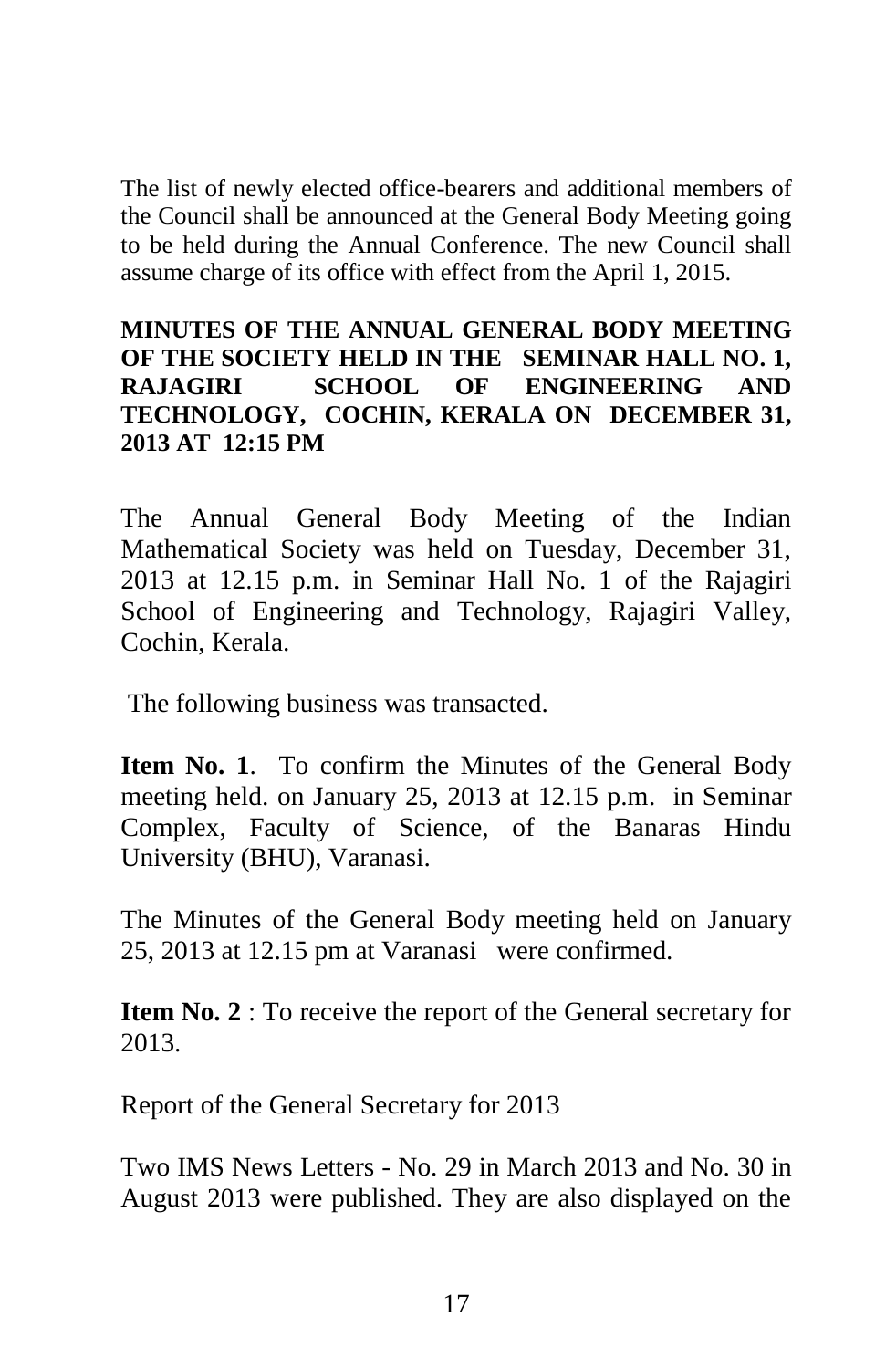IMS Website. The Society has decided to send online the soft copy of the Mathematics Student / give online access to the Mathematics Student to all the Life members instead of supplying the hard copy. The IMS News letters No 29 (March 2013) and No. 30 (August 2013) have been sent online to all the members of the Society.

A Special Volume of the Journal of the Indian Mathematical Society that was planned to be brought out to commemorate the 125<sup>th</sup> birth anniversary of legendary Indian mathematician Srinivas Ramanujan has been published.

## **Institution of THE GANIT RATNA AWARD**

A National Conference on Discrete Mathematics, Algebra and Analysis was organized, to honor Prof. N. K. Thakare and Prof. T. T. Raghunathan on the occasion of completion of 75 years of their age, from April 21-24, 2013 at the Department of Mathematics, University of Pune, Pune. On this occasion more than Rupees Twenty five lakhs were collected by Prof. N. K. Thakare Gaurav Samiti.

The Convener, of the said Gaurav Samiti has contacted the IMS General Secretary, in person, and has expressed that they will try to collect more funds. From the interest earned on this amount an award called The Ganit Ratna Award in memory of Late Professor 'Ratan' Prakash Agarwal of Lucknow University, Lucknow could be given to a distinguished mathematician of any nationality. He informed that the said committee desires to give this award every year at the time of Inauguration of the Annual Conference of the IMS. The said committee desires that the modus operandi of selection for this award shall be on the lines of Nobel Prize, Abel Award, Bharat Ratna or Fields Medal. The said proposal is under active consideration of the IMS.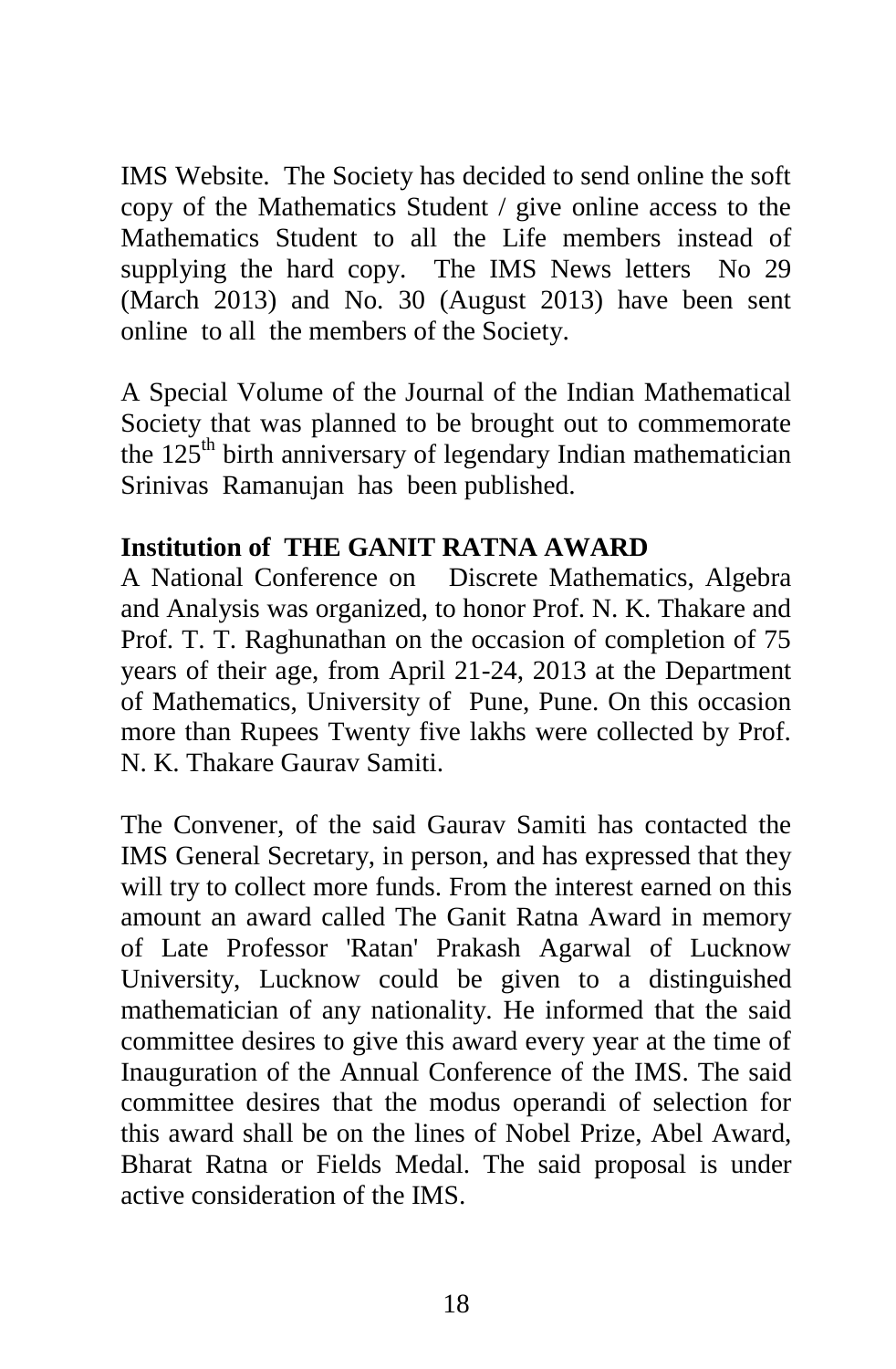Each Life Member of the Society is now allotted a Permanent Membership Number. The complete list of Life Members of the Society is now available on the IMS website. The complete catalogue of the back volumes of the periodicals published by the Society as well as those received in exchange by the Society and available in the IMS Library, Chennai is now available on the IMS website.

Narasinga Rao Memorial Prize for 2011 was not recommended by the Committee appointed for the purpose and hence is not awarded to any one.

P. L. Bhatnagar Memorial Prize for 2013 has been awarded jointly to Mr. Sangik Saha (Kolkata West Bengal) and Mr. Shubham Sinha (New Delhi) for being the top scorers for the Indian Team  $(28 \text{ points})$  at the  $54^{\text{th}}$  International Mathematics Olympiad (IMO) held during July 18–26, 2013 at Santa Marta, Colombia.

The work for the registration of the Indian Mathematical Society at Pune under Society"s Act 1860 is being pursued. (Presently the Society is registered at Delhi with Registration No. S – 550, Delhi).

A proposal for financial support had been submitted to NBHM in order to be able to complete the work of digitization of the back volumes of the Journal of the Indian Mathematical Society and The Mathematics Student. The matter is being pursued.

A proposal to organize a Joint Meeting (i.e. Joint Conference) of the American Mathematical and Mathematical Societies in India including the IMS in December 2016 is under active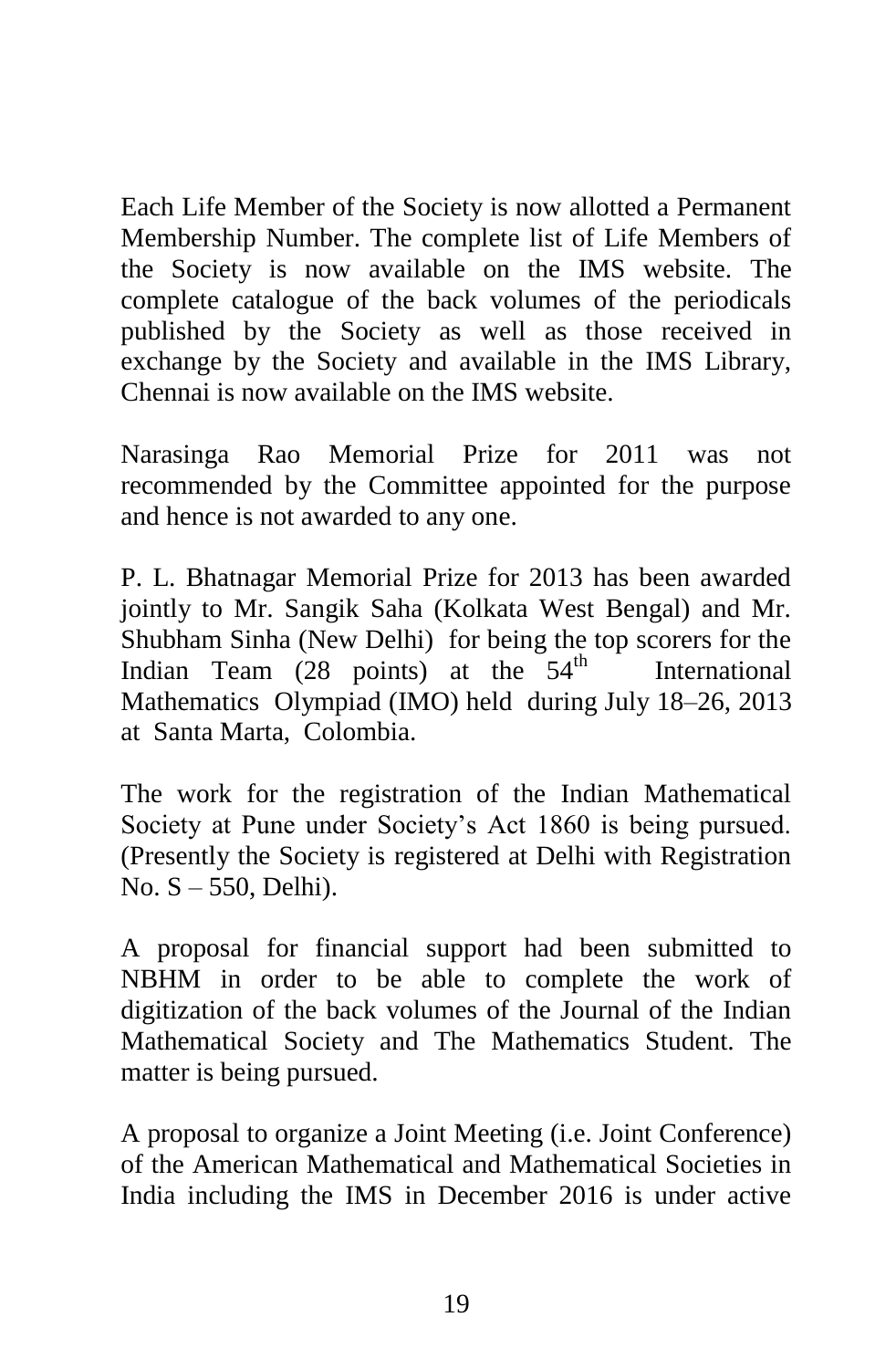consideration and, the AMS is being contacted with the proposal to organize the said event at Pune.

During the year of report 155 new life members where enrolled, besides 48 persons became session members of the IMS for 2013 conference.

**Item No. 3** : To receive the Report of the Academic Secretary-2013.

As the resignation of Academic Secretary Prof. A. K. Srivastava was accepted by the Council, the General Secretary, Prof. N. K. Thakare presented the brief report on the academic activities for the year 2013.

Report of the Academic Secretary 2013.

A meeting of the Academic Planning Committee (APC) of IMS was held at the Department of Mathematics, University of Pune, Pune on July 07, 2013. The names of five memorial award lecturers were decided. They were all contacted by the General Secretary, Prof. N. K. Thakare, and all of them accepted the invitations. Their names, affiliations, titles of their award lectures, etc. are available in the abstract book of this conference.

Prof. Ram Murty, Canada, gave plenary talk in the Annual Conference in honour of Prof. V. M. Shah who served the IMS for nearly thirty years in various capacities. Five mathematicians gave invited talks. The titles of their talks, abstracts, etc. are mentioned in the abstract book. Five Symposia, each having about 5-6 invited speakers were organized on different topics of mathematics. Thus about 25-30 invited speakers gave talks under this category. The details would be available on the website soon.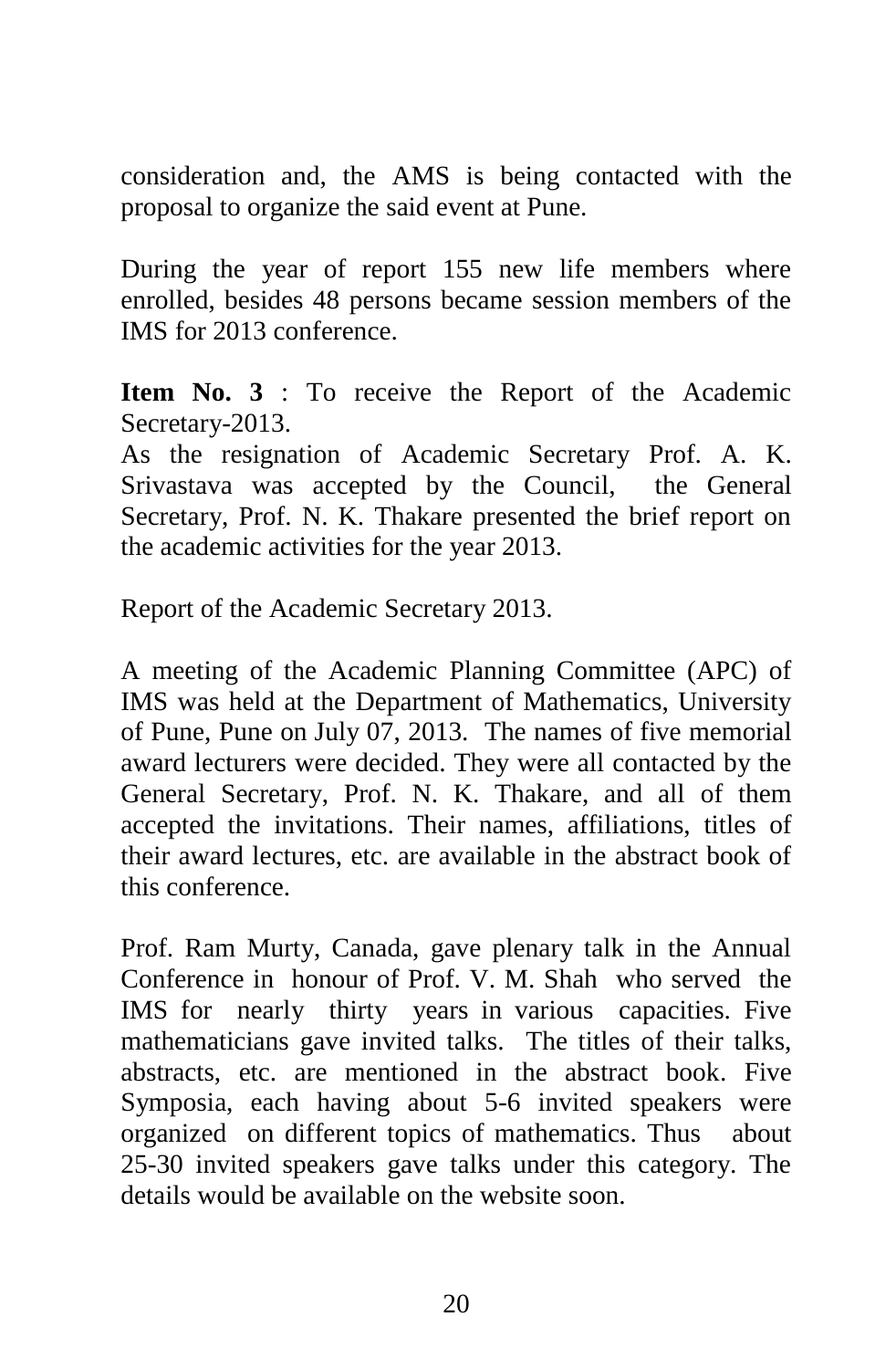The tentative schedule of all lectures of this conference was prepared in advance and was displayed on Society"s website. The final time-table of everyday was circulated one day in advance of the actual days including minor changes, if any.

We received proposals from three institutions showing their desire to organize Annual Conference of the IMS in the year 2014.

**Item No. 4** : To receive the report of the Administrative Secretary for 2013

Report of the Administrative Secretary for 2013

The soft copies of the following volumes of the periodicals of the IMS were sent to the printing press (Parashuram Process) in Pune, the matter was pursued and the volumes have been printed and published.

JIMS Volume 80, nos. 3-4 (July– Dec. 2013)

JIMS Volume 81, nos. 1-2 (January – June 2014)

JIMS Special Volume to commemorate the  $125<sup>th</sup>$  Birth Anniversary of Srinivas Ramanujan and the National Mathematics Year 2012.

The Math. Student, Vol. 81, Numbers 1-4, (2012)

The Math. Student, Vol. 82, Numbers 1-4, (2013)

The copies of the following volumes of periodicals were dispatched to the subscribing institutes and Universities JIMS Volume 80, nos. 3-4 (July– Dec. 2013) The Math. Student, Vol. 81, Numbers 1-4, (2012) The account of corresponding expenses has been submitted to the Treasurer, IMS.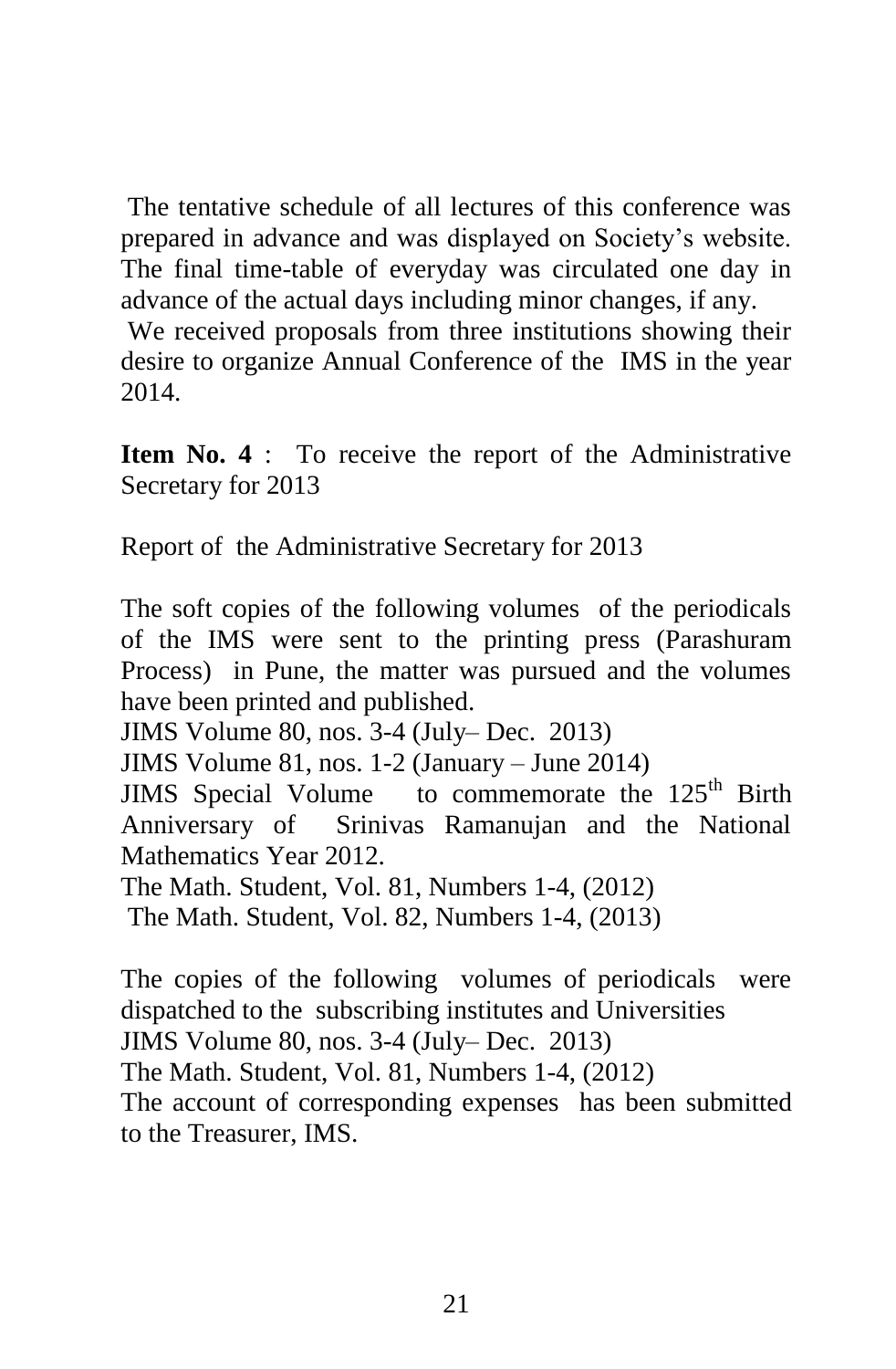Arrangements were made for holding the meeting of the Academic Planning Committee on Sunday, the  $7<sup>th</sup>$  July 2013 from 11.00 am in the conference room of the Guest House of the University of Pune, Pune.

Proposal for getting funds from NBHM to bring out JIMS Special Volume to commemorate the 125<sup>th</sup> Birth Anniversary of Srinivas Ramanujan and the National Mathematics Year 2012 was submitted to NBHM.

With the help of Dr. Bankateshwar Tiwari of BHU, books / volumes were received (about 350) from Varanasi to Pune. The said books have been donated by Prof. B. D. Agarwal of BHU to the IMS. The IMS thanks Professor B. D. Agarwal and his family for their generous offer.

The records / documents such as minutes of the council meeting, minutes of the APC, copies of the News Letters, copies of agenda for council meeting, General body meeting etc. have been maintained.

As a Returning Officer, I would like to report that there were no new nominations for posts of President and Council members of IMS. The Council had made the following nominations for elections:

**President:** Prof. S. G. Dani (Department of Mathematics, I.I.T., Mumbaii) for the election to the office of the President of the Society for a period of one year w. e. f. April 1, 2014.

 Prof. Subhash J. Bhatt (S. P. University, Vallabh Vidyanagar), Prof. Dalip Singh Jamwal (Jammu University), Prof. Ajay Kumar (Delhi University) and Prof. A. Vijay Kumar (Cochin University of Science and Technology) are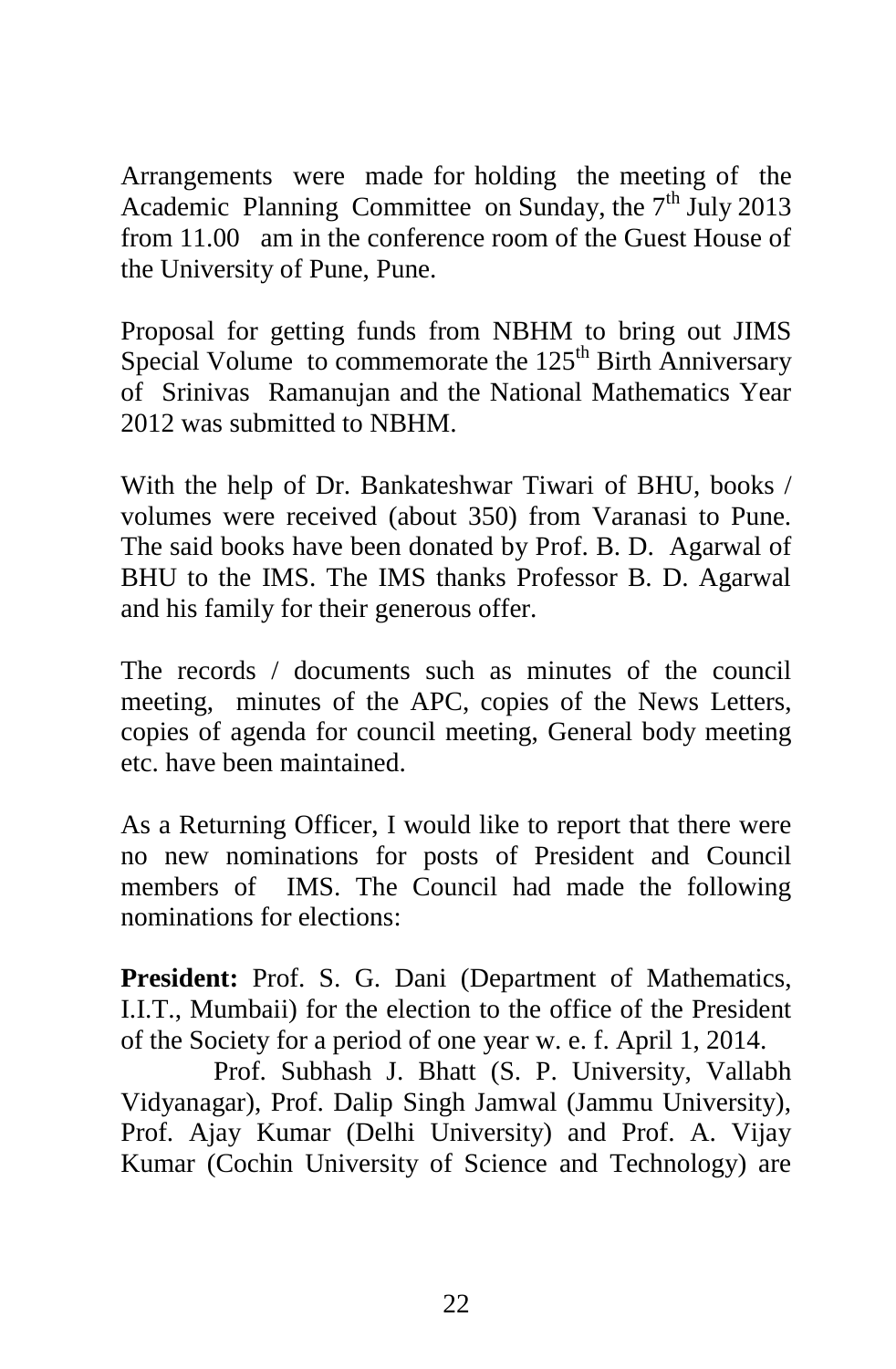nominated for election as members of the Council for a period of three years w. e. f. April 1, 2014.

Timely help was provided to the General Secretary, Prof. N. K. Thakare in order to be able to facilitate preparation of the academic programme of the  $79<sup>th</sup>$  Annual Conference of the IMS held at Cochin.

**Item No. 5:** To consider the Audited Statement of Accounts for the year  $2012 - 2013$  and budget for the year  $2014 - 2015$ .

The Audited Statement of Accounts for the year 2012 – 2013 and budget for the year 2014 – 2015 presented by the Treasurer, Prof. S. K. Nimbhorkar, was approved.

**Item No. 6:** To receive the report of the Editor, The Journal of the Indian Mathematical Society for 2013.

Report of the Editor, Journal of the Indian Mathematical Society for 2013.

Manuscript status: Number of manuscripts pending with the referees or under process at the end of 2012: 31 Number of manuscripts received during 2013 : 79

Total : 110

Number of manuscripts accepted in 2013 : 40

Number of manuscripts not accepted : 40 Number of manuscripts with the referees or under process : 30

 $Total: 110$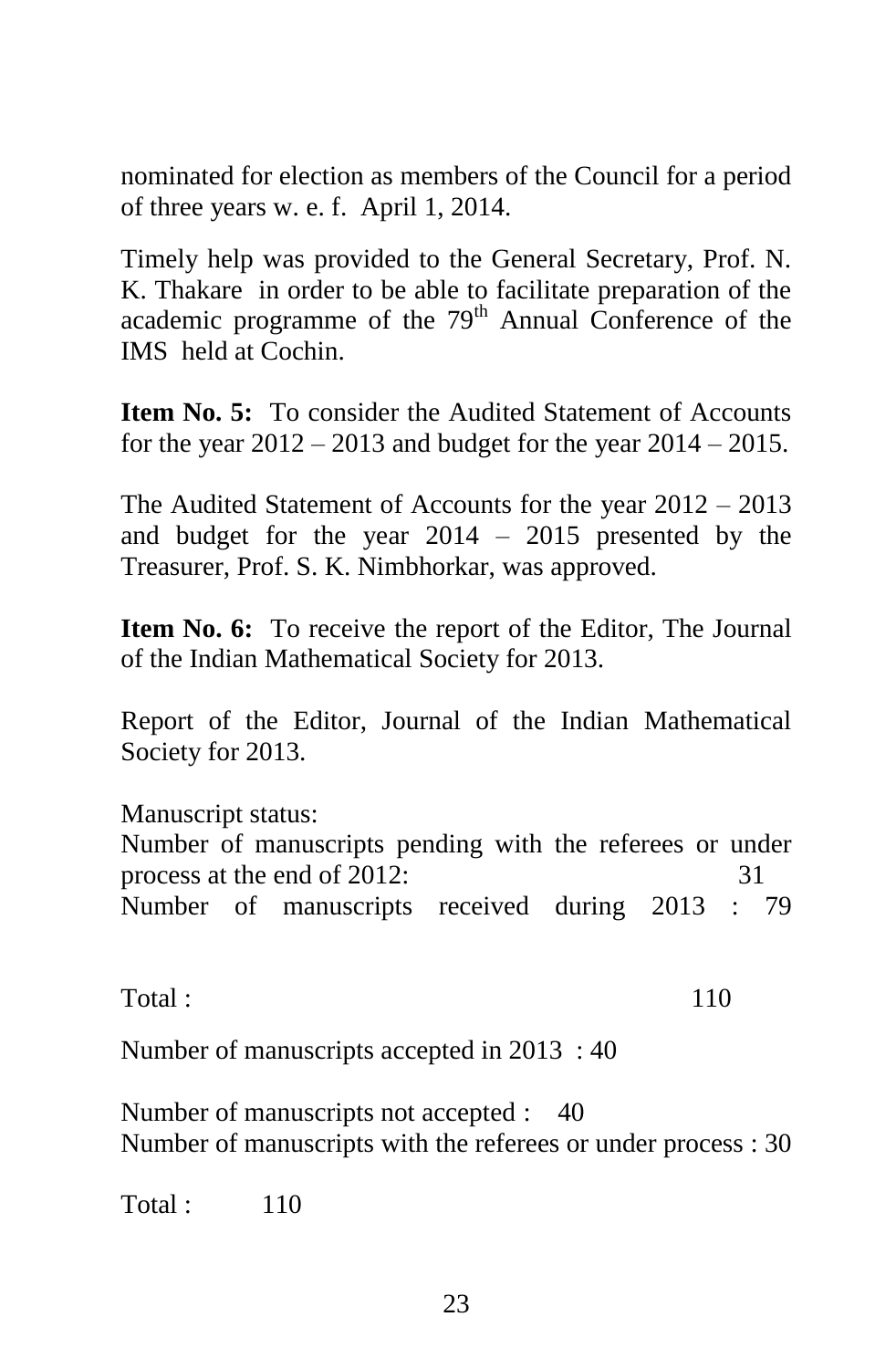Publication status:

Volume 80 (1– 2) 2013 of the Journal of the Indian Mathematical Society was published and sent to the subscribers in January 2013.

Volume  $80 (3 - 4) 2013$  of the Journal of the Indian Mathematical Society was published in June 2013 and sent the subscribers in July 2013.

Volume 81  $(1 - 2)$  2014 of the Journal of the Indian Mathematical Society was published and released during the Inaugural Function of the Annual Conference of IMS on 28<sup>th</sup> Dec. 2013 at Cochin.

Volume  $81 (3 - 4) 2014$  of the Journal of the Indian Mathematical Society is under preparation and will be published in July 2014.

**Special Volume** of the Journal of the Indian mathematical Society, to commemorate 125<sup>th</sup> Birth Anniversary of Srinivas Ramanujan and National Mathematics year is being released in the Cochin Conference. Prof. A. K. Agarwal is the Guest editor for this special volume.

There is no backlog of accepted papers.

Acknowledgements:

The editor puts on record his grateful thanks to the referees from India and abroad for their assistance and support to JIMS. The editor also expresses his sincere thanks to the Treasurer of IMS, Prof. S. K. Nimbhorkar for providing valuable assistance in the overall publications of JIMS. He is thankful to Prof A. K. Agarwal for editing the Special Volume mentioned above.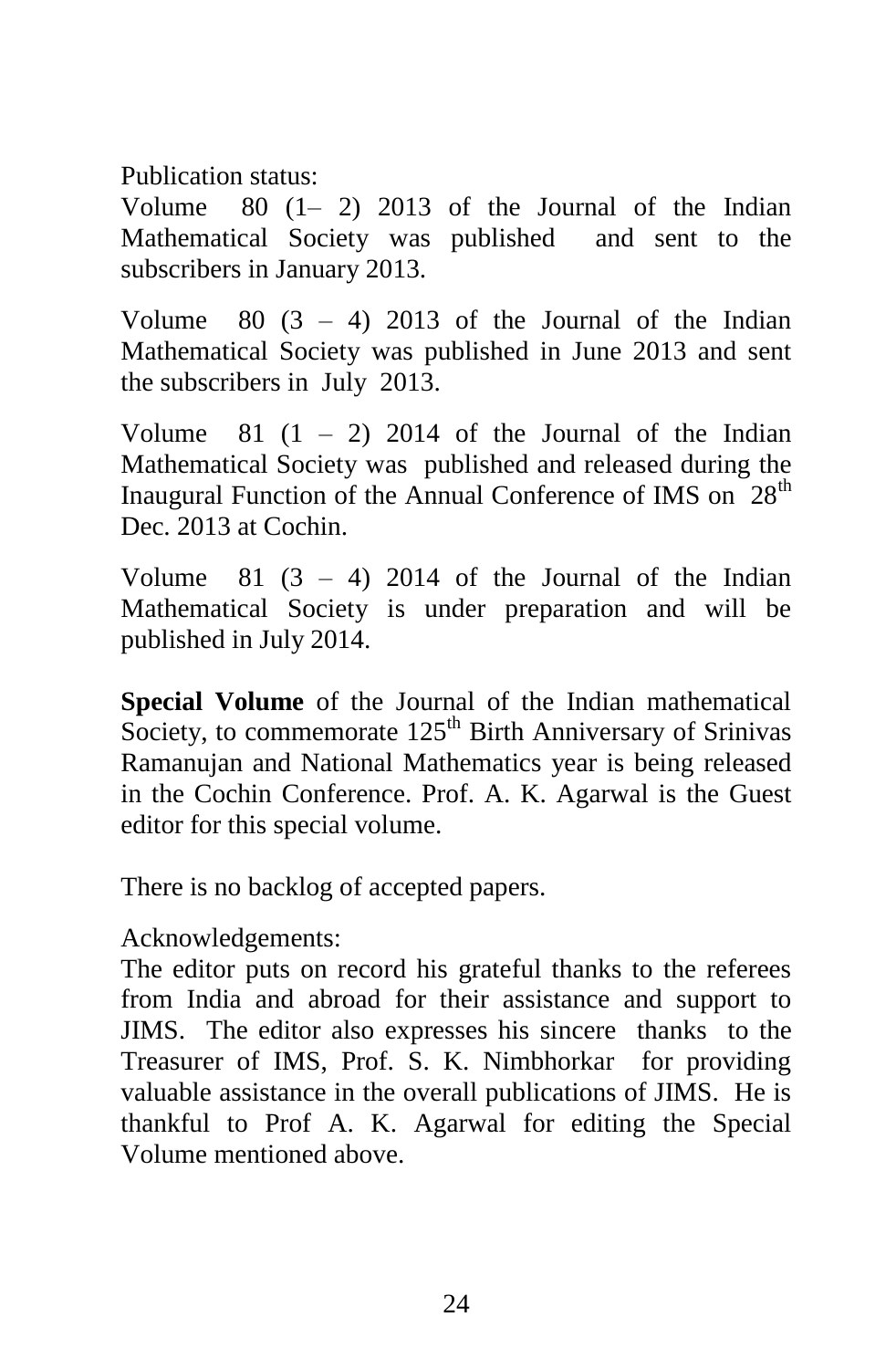**Item No. 7:** To receive the report of the Editor, Mathematics Student for 2013.

Report of the Editor of The Mathematics Student for 2013

# **Publication Status:**

The Vol. 81, Nos. 1- 4, (2012) of The Mathematics Student is published and the soft copy of it is sent to all the Life Members who have registered their E-mail id with us on line on [imsgoesgreen@gmail.com](mailto:imsgoesgreen@gmail.com) or [jamanadaspat@gmail.com](mailto:jamanadaspat@gmail.com). The contents of this volume is available on the Society"s website.

The Vol. 82, Nos. 1- 4, (2013) of The Mathematics Student is published and its soft copy will be sent to all the Life Members at their registered E-mail addresses on line within next five weeks. The contents of this volume is also available on the Society"s website.

There is no backlog as regards to the publication of the Mathematics Student issues.

# **Manuscript Status:**

30 manuscripts are received during the period from January 19, 2013 to December 23, 2013 and 19 manuscripts were reported as pending with the referees in the last report.

Out of these total 49 manuscripts, 11 are accepted, 25 are not accepted and 13 are pending with the referees.

# **Acknowledgements:**

The Editor takes this opportunity to put on record his sincere thanks and profuse gratefulness to the referees for their continuous support and assistance in our sustained efforts for timely publication of the Mathematics Student. The Society looks forward to the active assistance in the constructive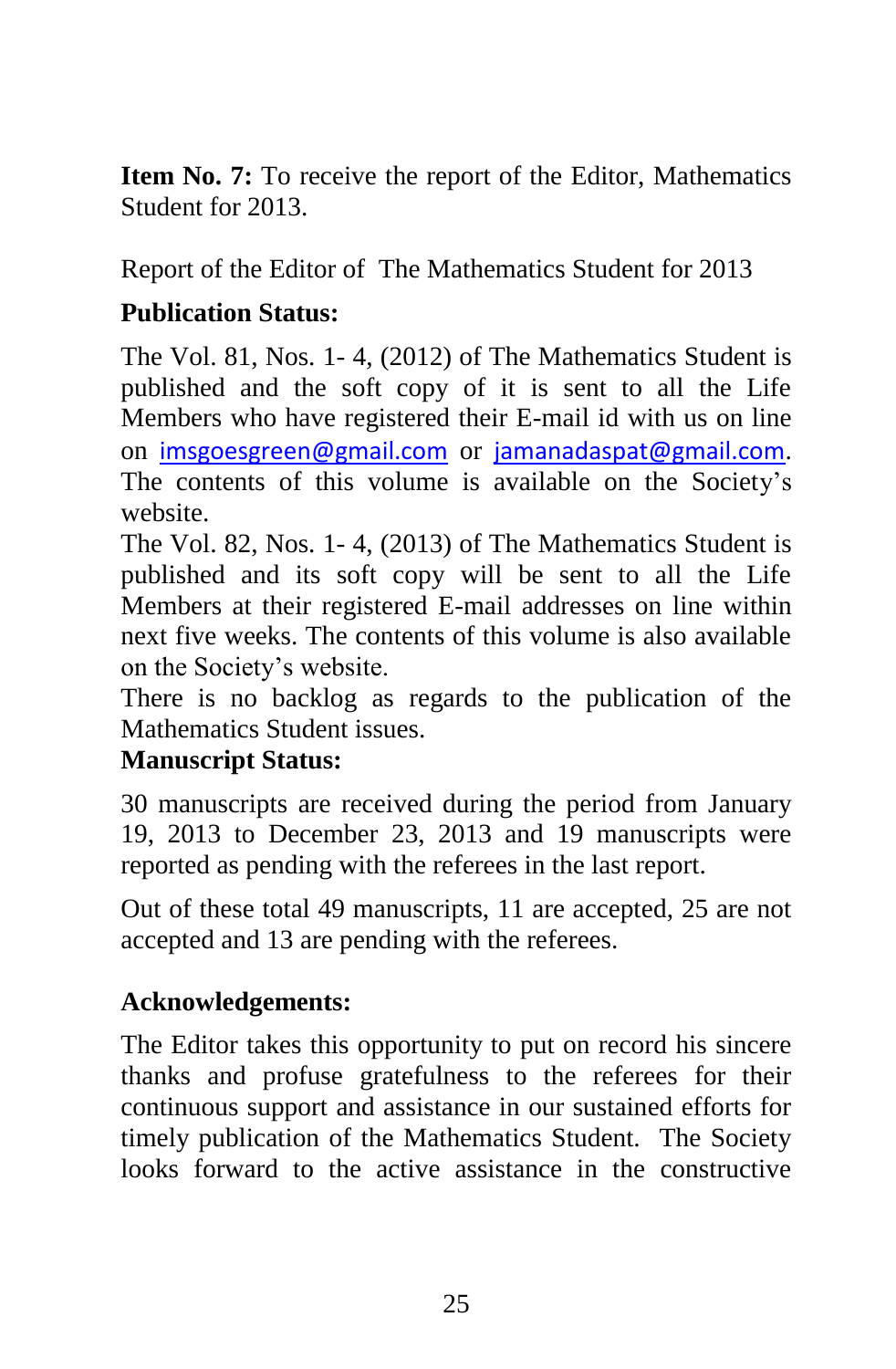reviewing work as well as quality contributions from the large pool of mathematicians from India and abroad.

The Editor thanks the Treasurer Prof. S. K. Nimbhorkar and the Administrative Secretary Prof. M. M. Shikare for their assistance in the composing and printing work of the Vol. 81, Nos. 1-4, (2012) and Vol. 82, Nos. 1- 4, (2013) of The Mathematics Student.

The Editor also thanks the Department of Mathematics of the Pune University and the Pune Press for their assistance in the publication of the Mathematics Student.

## **Call for research contributions:**

Contributions are welcome and are assured of all the sincere efforts for prompt processing.

**Item No. 8 :** To consider the venue of the  $80<sup>th</sup>$  Annual Conference of the Indian Mathematical Society to be held in December 2014.

The Council accepted the firm invitation from the Director, Indian School of Mines, Dhanbad, Jharkhand for organizing the 80<sup>th</sup> Annual Conference of the Indian Mathematical Society. Dr. S. P. Tiwari, Department of Applied Mathematics, Indian School of Mines will be the Local Organizing Secretary.

**Item No. 9:** Announcement of the results of the following elections:

President for 2014-15 and members of the Council for a period of three years w.e.f. April 01, 2014;

The returning officer Prof. M. M. Shikare reported that the following members are declared elected.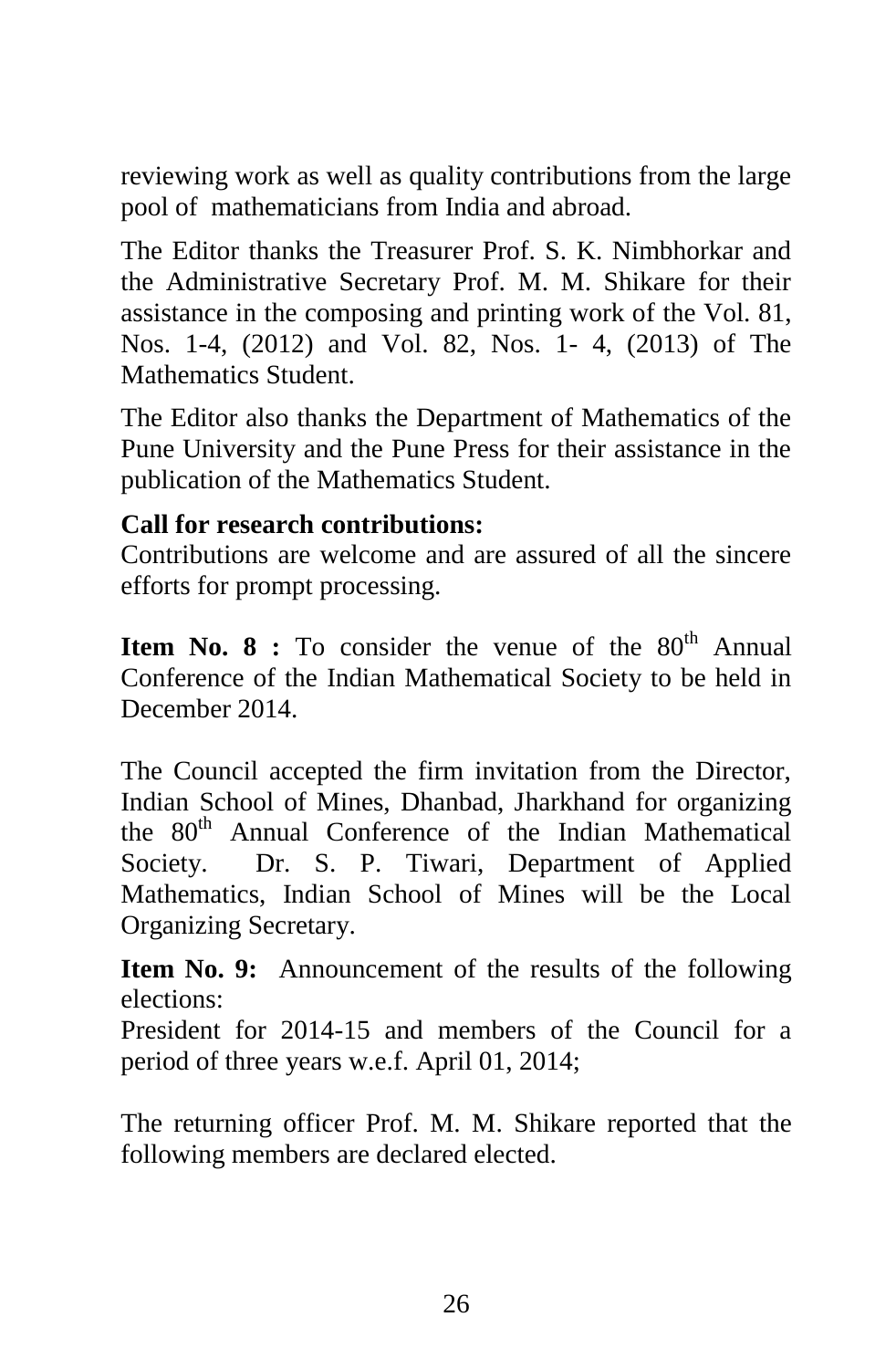**President for 2014-15**: Prof. S. G. Dani, Department of Mathematics, I. I. T., Mumbai for a period of one year with effect from April 01, 2014.

**Members of the Council** for a period of three years w. e. f. April 1, 2014:

Prof. Subhash Bhatt (Vallabh Vidyanagar), Prof. D. S. Jamwal (Jammu), Prof. Ajay Kumar (Delhi) and Prof. Ambat Vijayakumar (Cochin).

**Item No. 10:** Any other item with the permission of the chair.

Professor Ravi Kulkarni briefed on the Joint Meeting with AMS in December 2016.

Professor K. Shrinivas Rao, pleaded that IMS should approach the University of Madras , Chennai with a request to preserve the original handwritten notes of S. Ramanujan properly as, according to him, the said notes are not being preserved properly.

The Meeting ended with a vote of thanks to the Local Organizers and the President of the Indian Mathematical Society.

N. K. Thakare General secretary Indian Mathematical Society.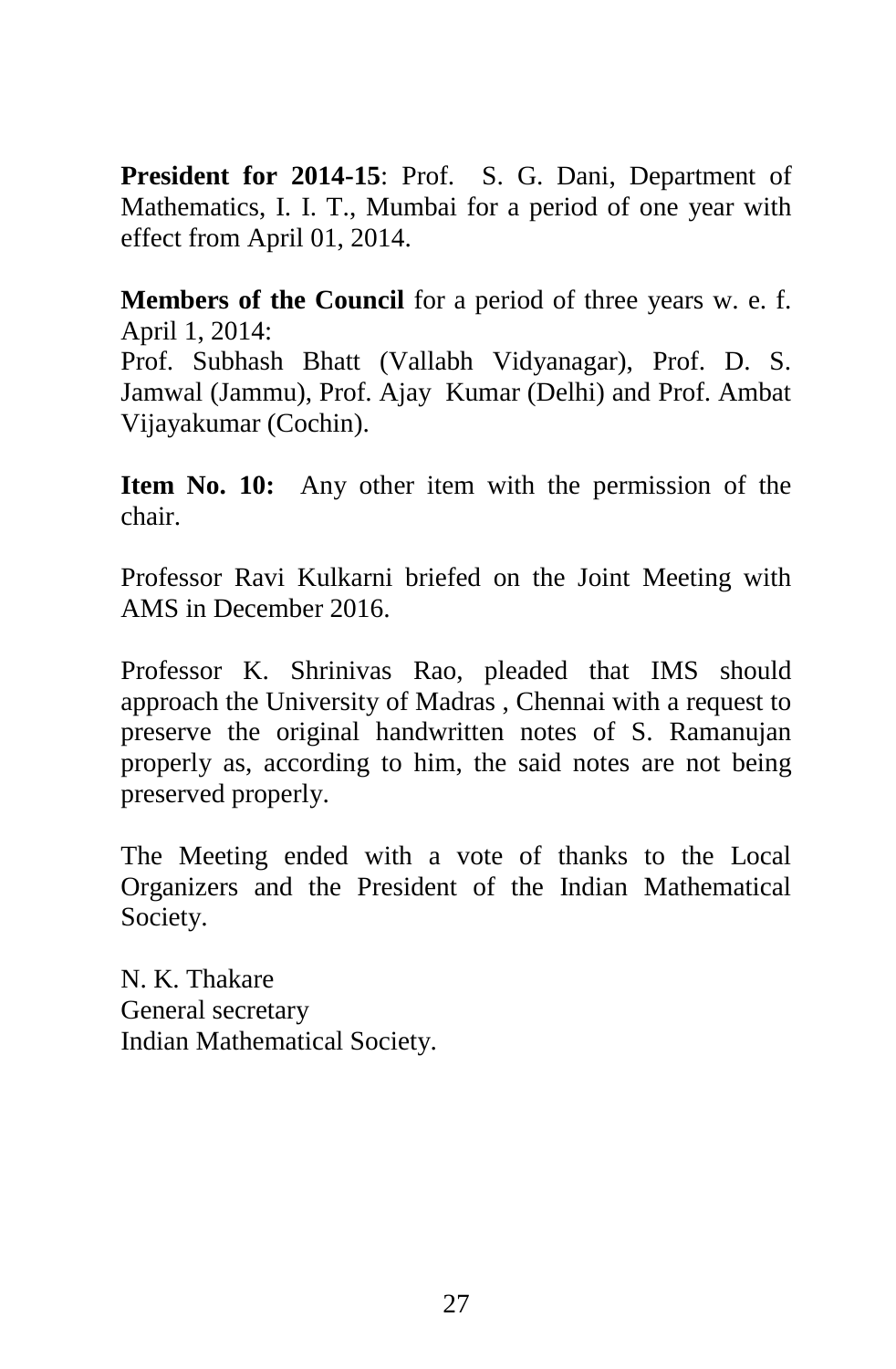#### **NOTICE OF THE ANNUAL GENERAL BODY MEETING**

The Annual General Body Meeting of the Indian Mathematical Society will be held on Tuesday, December 30, 2014 at 12.15 p.m. in the Department of Applied Mathematics, Indian School of Mines, Dhanbad (Jharkhand), to consider the following agenda.

All the members of the Society are requested to kindly attend the meeting.

#### **AGENDA**

- 1. To confirm the Minutes of the General Body Meeting held on December 31, 2013 at Rajagiri School of Engineering and Technology, Rajagiri Valley, Cochin, Kerala.
- 2. To receive the report of the General Secretary for 2014.
- 3. To receive the report of the Academic Secretary for 2014.
- 4. To receive the report of the Administrative Secretary for 2014.
- 5. To consider the Audited Statement of Accounts for the year 2013-2014 and the Budget for the Financial Year 2015 – 2016.
- 6. To receive the report of the Editor of the Journal of the Indian Mathematical Society for 2014.
- 7. To receive the report of the Editor of the Mathematics Student for 2014.
- 8. To consider the venue of the 81st Annual Session of the Society to be held in December 2015.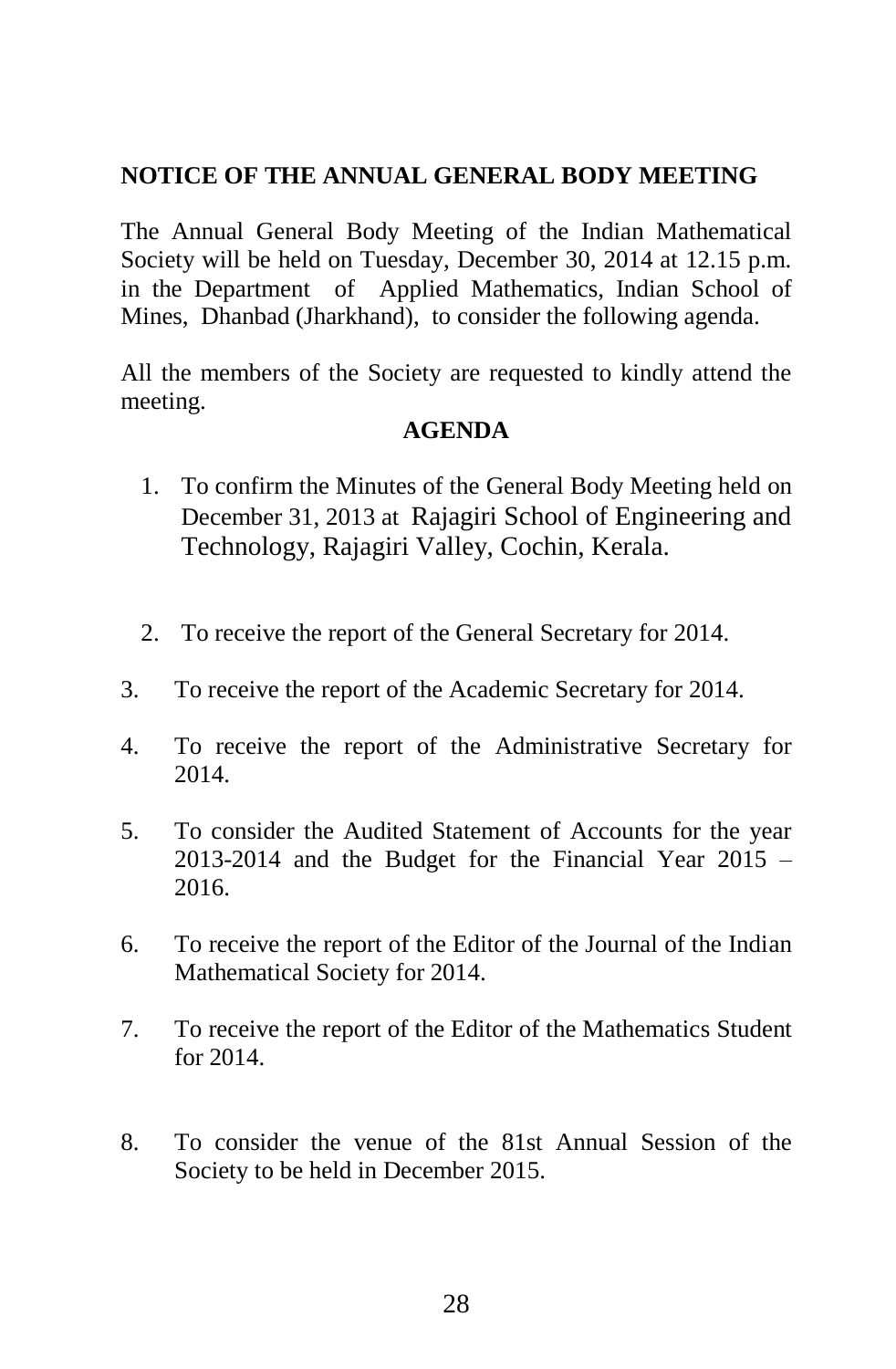9. Announcement of the results of the following elections:

President for 2015– 2016 and three members of the Council for a period of three years w. e. f. April 01, 2015.

10. Any other item with the permission of the chair. (Members in good standing are entitled to exercise vote.)

> N. K. Thakare General Secretary, IMS. C/o Center for Advanced Study in Mathematics University of Pune, Pune

August 14, 2014

.

#### **Highlights of the Academic Programme of the ensuing Conference at Indian School of Mines, Dhanbad, Zarkhand during December 27-30, 2014**

1. **Plenary Lectures : One**

The Plenary Lecture will be delivered by Prof. Rajesh Gopakumar, HRI, Allahabad.

#### 2. **IMS Memorial Award Lectures :**

- 1. The  $28<sup>th</sup>$  P. L. Bhatnagar Memorial Award Lecture will be delivered by Prof. S. K. Tomar, Center for Advanced Study in Mathematics, Panjab University, Chandigarh.
- 2. The 25<sup>th</sup> Srinivasa Ramanujan Memorial Award Lecture will be delivered by Prof. B. V. Rajaram Bhat, Indian Statistical Institute, Bangalore.
- 3. The  $25<sup>th</sup>$  V. Ramaswamy Iyer Memorial Award Lecture will be delivered by Prof. Sudhir Ghorpade, Department of Mathematics, I. I. T., Mumbai.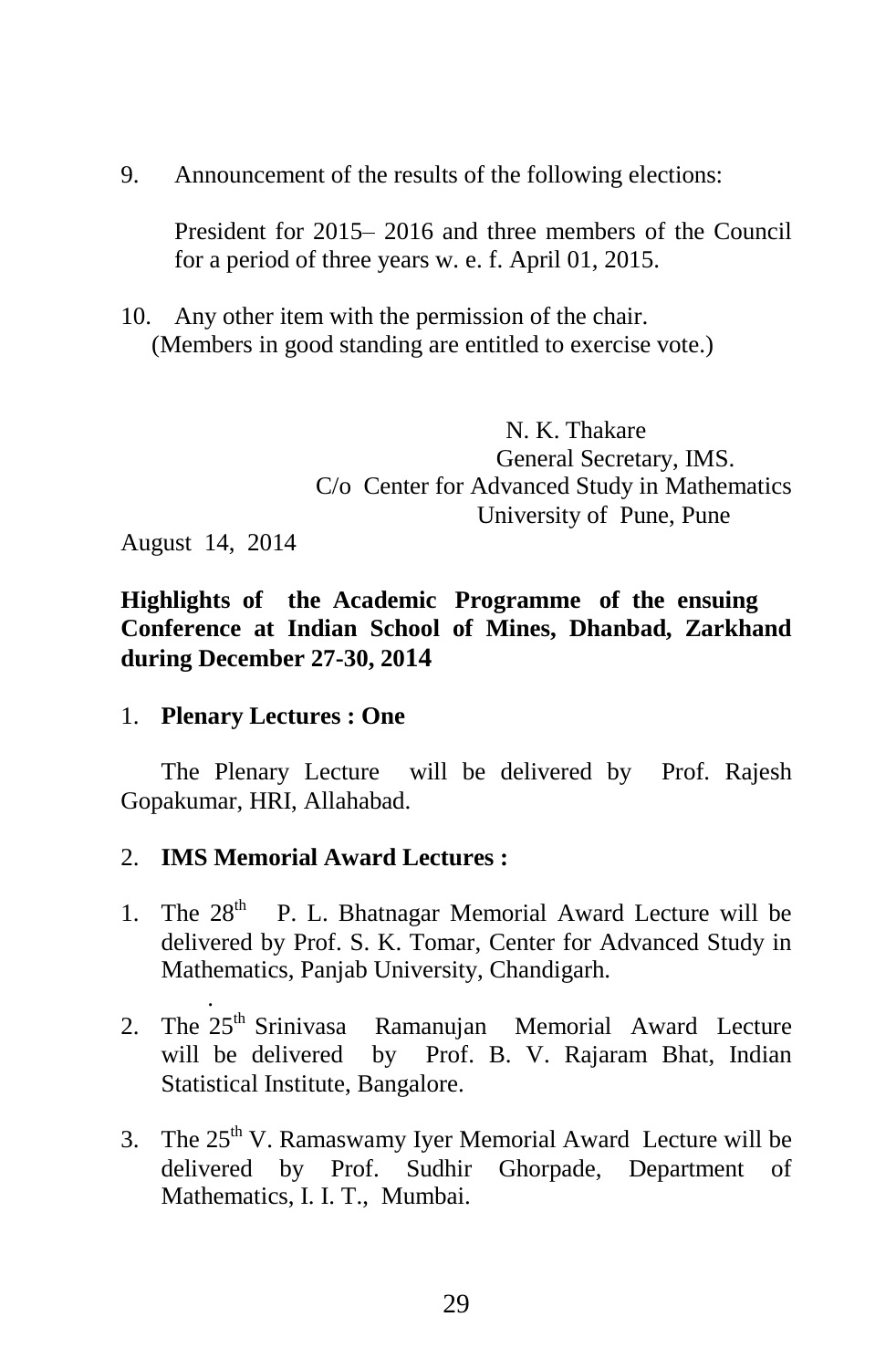4. The 25<sup>th</sup> Hansraj Gupta Memorial Award Lecture will be delivered by Prof. Ritabrata Munshi, TIFR, Mumbai.

#### 3. **One hour Invited Talks:**

Prof. Mursaleen, Aligarh Muslim University, Aligarh

#### 4. **Half an hour Invited Talks:**

- (i) Dr. Bankateshwar Tiwari, BHU, Varanasi
- (ii) Dr. J. N. Choudhari, North Maharshtra University, Jalgaon
- (iii) Dr. V. V. Joshi, University of Pune, Pune
- (iv) Prof. M. A. Sofi, Kashmir University, Srinagar

#### 5. **Symposia:**

- (i) Chaos and Complexity Convener: Prof. R. K. Upadhyay, Indian School of Mines, Dhanbad
- (ii) Ergodic Theory Convener: Prof. Anish Ghosh, TIFR, Mumbai
- (iii) Nonlinear Analysis Convener: Prof. Q. H. Ansari, AMU, Aligarh
- (iv) Number Theory Convener: Prof. S. A. Katre, University of Pune, Pune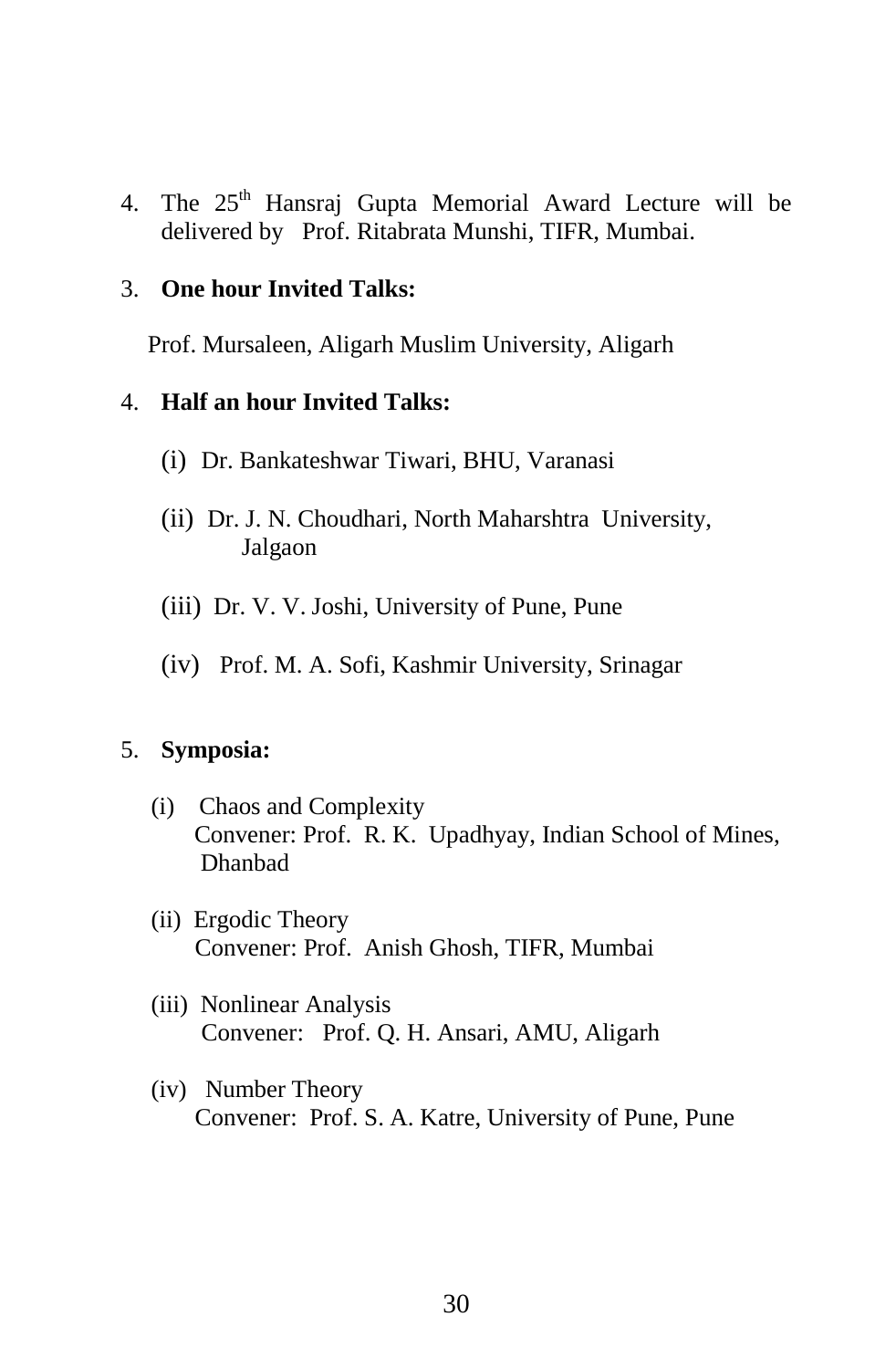## **NEWS AND ANNOUNCEMENTS**

# **Guidelines for acceptance of Donations to the Society**

- 1. There will not be any further institution of Memorial Award Lectures. (This point was discussed in the earlier meetings of the Council and such was the consensus).
- 2. The donation amount will not be less than Rupees Five Lakh. (There could be an upward revision of this amount from time to time).
- 3. The donor may be an individual or a trust or a group of individuals.
- 4. The Indian Mathematical Society will solely and independently own the amount donated to it.
- 5. A prospective donor should approach the General Secretary of the Indian Mathematical Society with a Offer. Keeping with the spirit of this Policy Guide lines and if so felt necessary, referring to the Council whether the proposal be negotiated or not, in his wisdom, the General Secretary will negotiate the terms and conditions for each donation proposal and will put it before the Council for its consideration and approval. The Council will deliberate on the proposal, and after modifications, if any, may accept the proposal through a special resolution with specific details mentioning the terms and conditions. This will be published in the IMS News Letter after the Donor agrees to the resolution of the Council.
- 6. Ordinarily during every Annual Conference of the Society there are several Invited Lectures and Symposia running in parallel sessions. One of these academic programmes may be permanently marked / identified as "so and so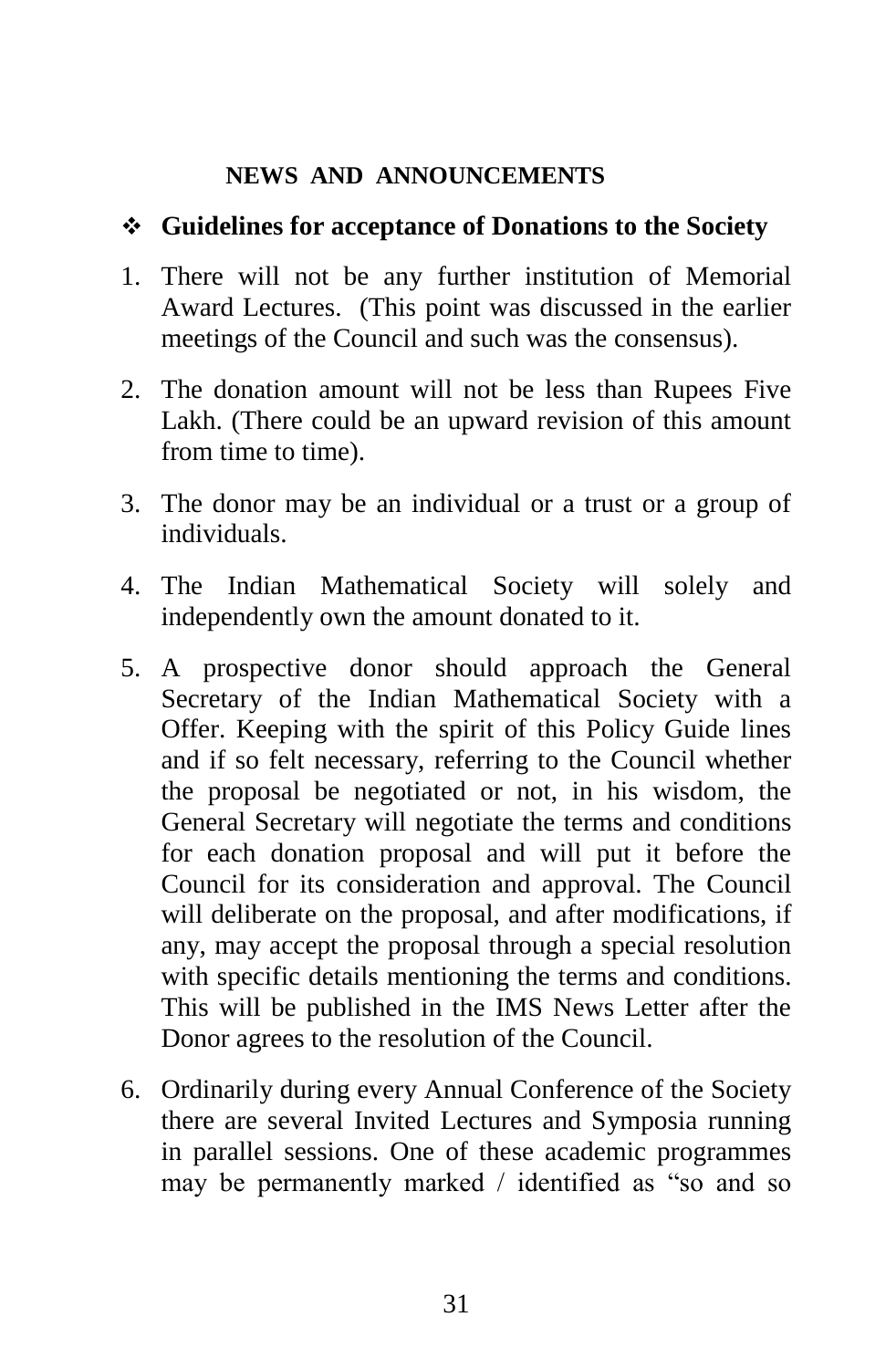sponsored programme in the (fond) memory of " or "so and so sponsored programme in the honour of " as per the wish of each donor by the Council. This programme may be arranged in a parallel session during the Conference.

7. Each year, the Council through its Academic Planning Committee (APC) will be the final authority in this regard to finalize the name of a speaker of an invited talk or the names of the symposia speakers for this sponsored programme. The modus operandi for identifying the speaker(s) may be decided by the Council.

The invited speaker(s) will be the guest of the host institution. In case of an honorarium, if any, to the invited speaker, the amount of the honorarium will not exceed the honorarium amount for the existing Memorial Award Lectures.

- 8. Ordinarily train travel to the extent of AC-2 Tier be reimbursed. However, in special cases the domestic air travel may be considered.
- 9. Not withstanding the above

(A). An offer of a donation with a stipulated purpose (not as part of the corpus), may be accepted by the Council on its merit.

(B). An offer of a donation of any amount in general, without any stipulated conditions, may be accepted by the Council on its merit as a part of the General Purpose Corpus.

The Council reserves its right whether or not a particular donation be accepted.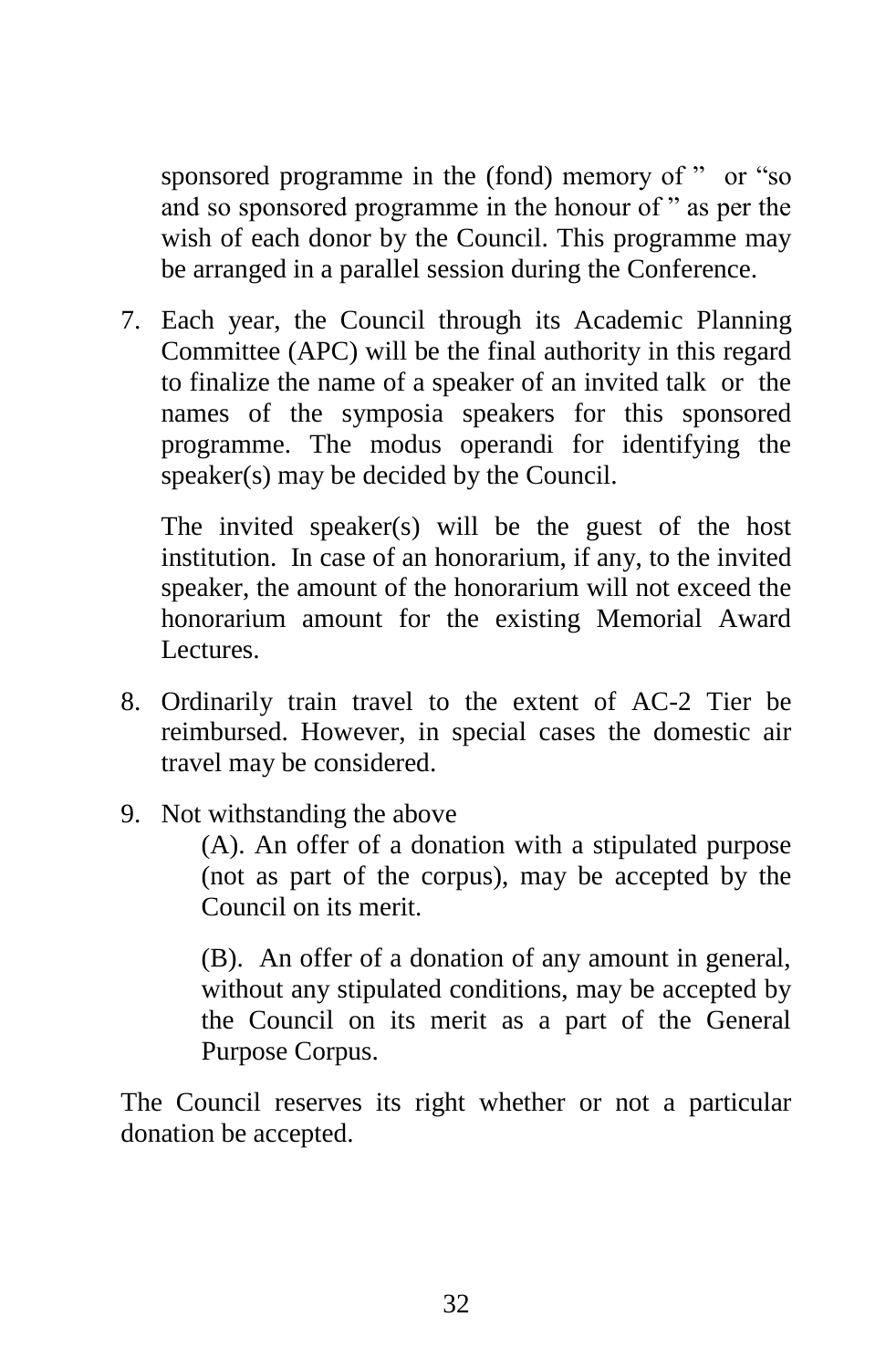## **Green initiative taken by the Society – A fervent appeal to all members of the Society**

As a part of the "Green Initiative" taken by the Society (for further details, refer Society's website [www.indianmathsociety.org.in](http://www.indianmathsociety.org.in/)), the Council of the Society has decided to send **on line** the soft copy of the Mathematics Student / give **on line** access to the Mathematics Student to all the Life members instead of supplying the hard copy. For this purpose, all the members of the Society are requested to **register their e-mail address on line**, along *with Name* and *the Unique Membership Number* therein**,** to J. R. Patadia on [imsgoesgreen@gmail.com](mailto:imsgoesgreen@gmail.com) or [jamanadaspat@gmail.com](mailto:jamanadaspat@gmail.com) so that further necessary action can be taken.

# **Fields Medals 2014** :

Prof. Manjul Bhargava ( Indian origin), Princeton University, USA for his work on Number Theory; Prof. Artur Avila (Brazil-France) for his contribution to Dynamical Systems, Prof. Martin Hairer (Austria) for his work in the study of Stochastic Partial Differential Equations; and Prof. Maryam Mirzakhani (Iranian origin), Stanford University, U.S.A for her work in Geometry and Dynamical Systems have been awarded Fields Medals 2014 by the International Mathematical Union (IMU) at the International Congress of Mathematicians 2014 (ICM 2014) held during August 13-21, 2014 at Seoul, South Korea .

Prof. Subhash Khot (Indian origin), Courant Institute of Mathematical Sciences, New York University, USA has been awarded the Rolf Nevanlinna Prize by IMU for his "prescient definition of the unique games problem and its consequences in the study of optimization problems" at the ICM 2014.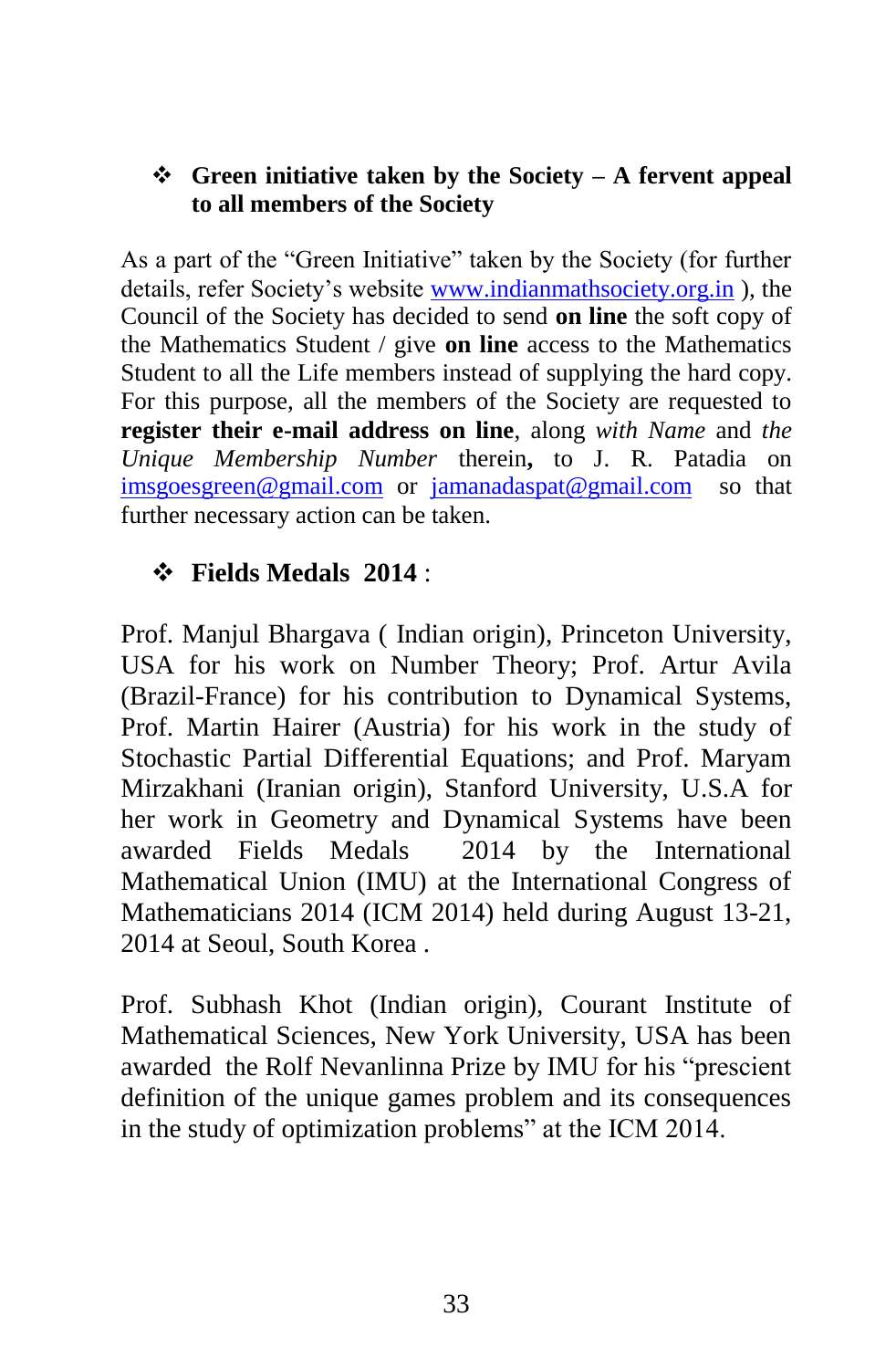#### **P. L. Bhatnagar Prize for 2014 to Indian Team at 54th International Mathematical Olympiad (IMO)**

The 55<sup>th</sup> International Mathematical Olympiad (IMO) was held during July 3–13, 2014 Cape Town, South Africa. The Indian team bagged 1 silver, 3 bronze medals and secured the 39<sup>th</sup> position. A six member team of students picked up from across the country schools was sponsored by the Homi Bhabha Centre for Science Education (HBCSE), an Institution under the Tata Institute of Fundamental Research (TIFR). A total of 560 students from 101 countries participated in the prestigious world event.

 Sangik Saha (Kolkata, West Bengal) won the silver medal whereas Anish sevekari, Chaitanya Tappu both from Pune and Jeet Mohapatra from Odisha won bronze medal.

 Sangik Saha (Kolkata West Bengal) was the top scorer at IMO from the Indian team. He will be awarded the P. L. Bhatnagar Memorial Prize of the Indian Mathematical Society for the year 2014. The prize carries a cash of Rs. 1000/- and a certificate. The Prize will be awarded to him in the Inaugural Session of the ensuing 80<sup>th</sup> Annual Conference of the Society on December 27, 2014 at the Indian School of Mines, Dhanbad (Zarkhand).

## **The List of Life Members of the IMS is displayed on the website of the Society**

The Complete List of the Life Members of the Society is available on the IMS website along with their Membership Numbers. Members whose mails have been returned undelivered are marked accordingly with a *note in red* along with their names on the IMS website.

#### *Society looks forward to their correct addresses*.

Members are requested to quote their membership number while communicating change of addresses, etc.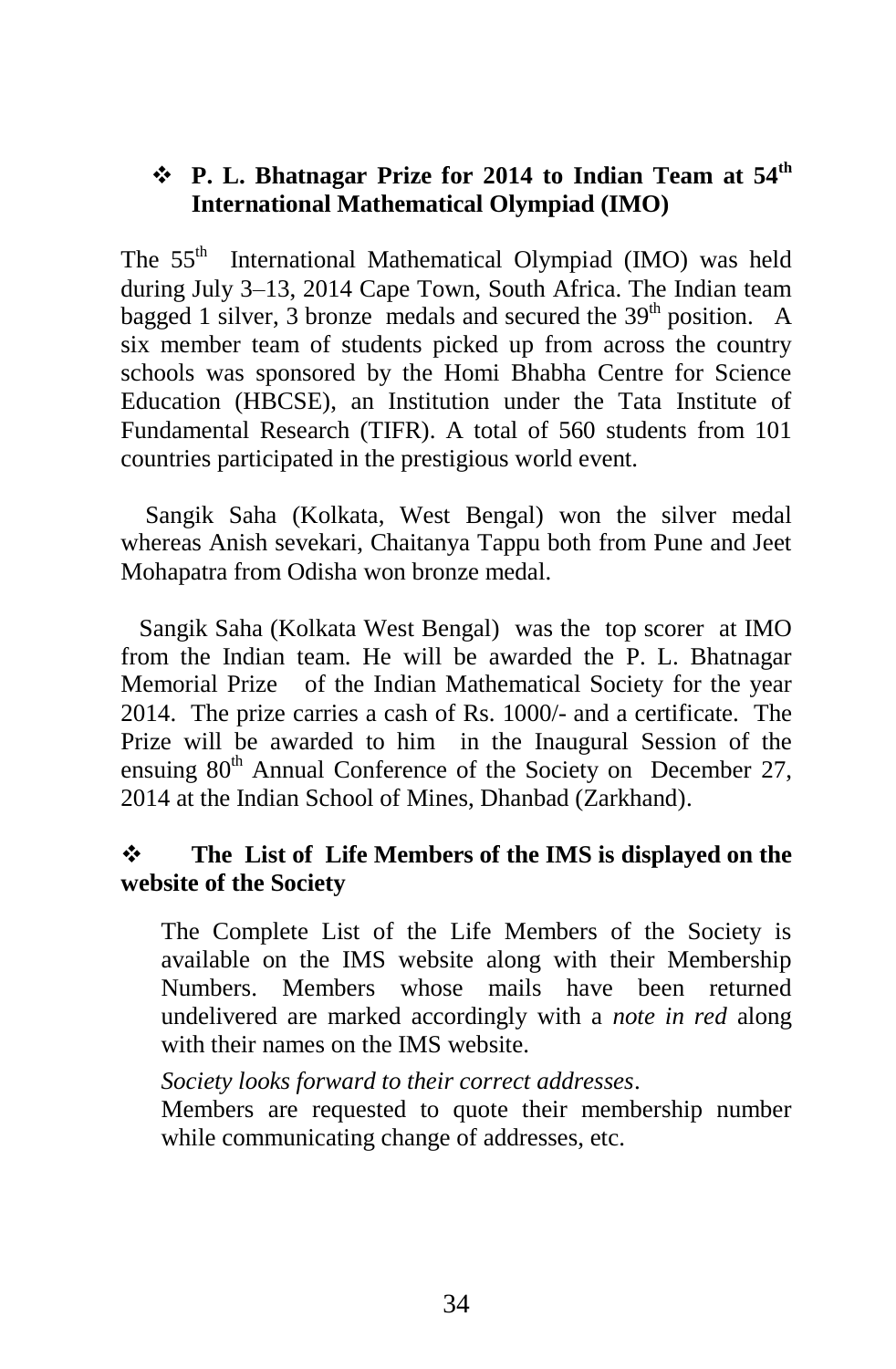Any change or modification in the address and an e-mail id may please be communicated to the Treasurer, IMS, Prof. S. K. Nimbhorkar (if electronically, then on [sknimbhorkar@gmail.com](mailto:sknimbhorkar@gmail.com) ).

## **ISCA Awardee for the Centenary Year**

Prof. S. D. Adhikari, Harish-Chandra Research Institute (HRI), Allahabad is the ISCA Awardee for M. K. SINGAL MEMORIAL AWARD for the year 2013-14.

The IMS congratulates this distinguished scientist and wishes him the best in his pursuit of excellence.

## **Indian Science Congress Association (ISCA) -- Annual Session for the year 2015.**

The 102<sup>nd</sup> Session of the Indian Science Congress Association will be held at the University of Mumbai, Mumbai during January 3 - 7, 2015. The Focal Theme of the Session will be "Science and Technology for Human Development". Dr. S. B. Nimse, Vice Chancellor, Lucknow University, Lucknow (UP) is the General President.

Prof. Ajay Kumar, Department of Mathematics, Delhi University, Delhi is the Sectional President for the section of Mathematical Sciences (including Statistics).

## **ISCA Young Scientist Awardee and Best Poster Awardee for Mathematical Sciences (including Statistics) for the Year 2013-14.**

Mr. R. Vishnu Vardhan, Department of Statistics, Pondicherry University, Puducherry is the ISCA Young Scientist Awardee for the year 2013-14 for the Mathematical Sciences (including Statistics).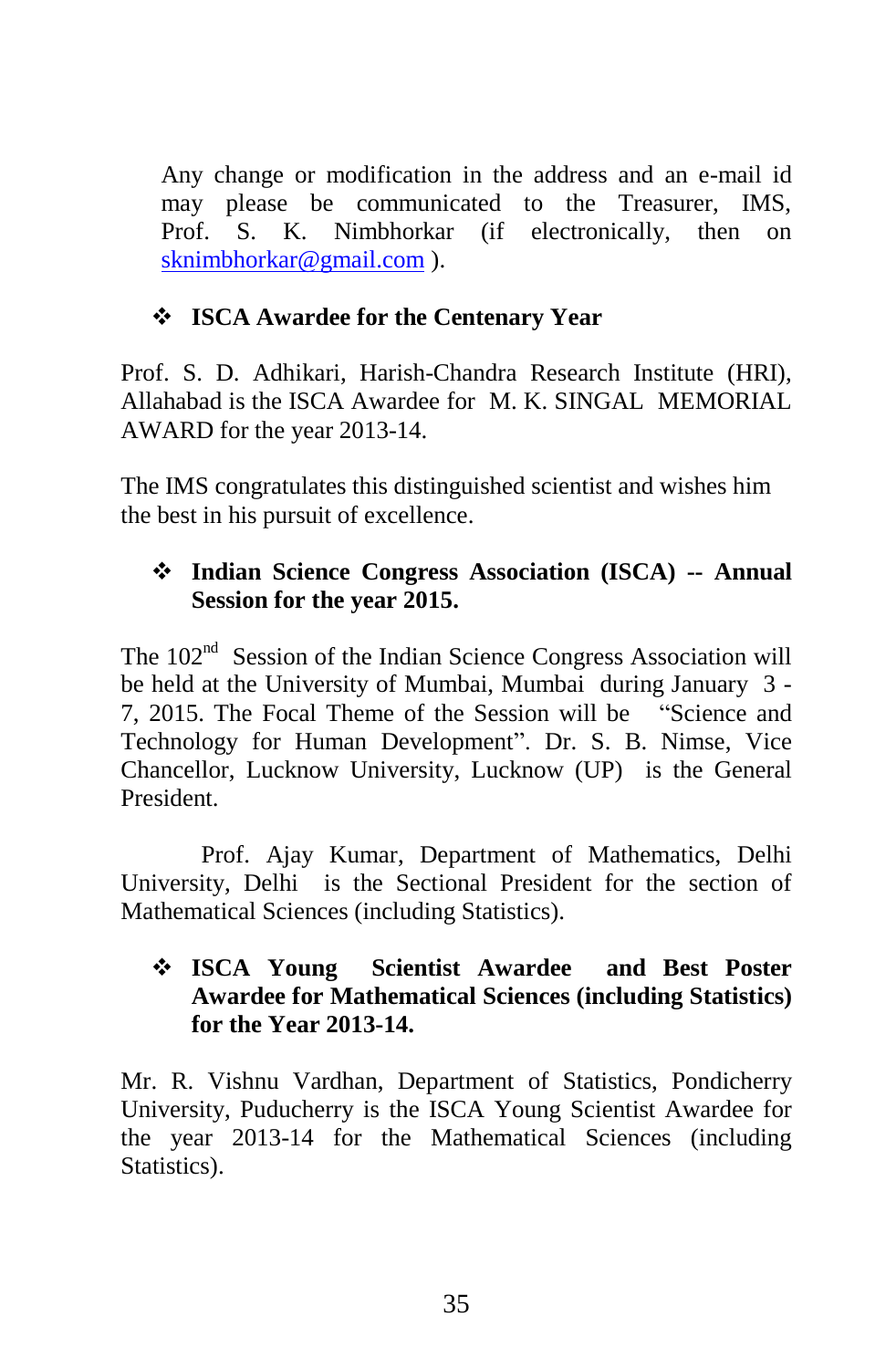Rakesh K. Tripathi, Govt Holkar Science College, Indore and Reena Kumari, Indian School of Mines, Dhanbad are the Best Postar Awardee for the year 2013-14 in the Mathematical Sciences.

 The IMS congratulates these distinguished young researchers and wishes them the best in their pursuit of excellence.

#### **Institution of THE GANIT RATNA AWARD ---An Appeal**

A National Conference on Discrete Mathematics, Algebra and Analysis was organized, to honor Prof. N. K. Thakare and Prof. T. T. Raghunathan on the occasion of completion of 75 years of their age, from April 21-24, 2013 at the Department of Mathematics, University of Pune, Pune. On this occasion more than Rupees **Twenty five lakhs** were collected by Prof. N. K. Thakare Gaurav Samiti. The funds will be deposited in a bank and the interest earned thereof will be utilized to institute a prestigious award to be given to a distinguished mathematician.

The award will be called **THE GANIT RATNA AWARD** in memory of Late Prof. "Ratan" Prakash Agrawal of Lucknow University, Lucknow. Prof. Agarwal was father of Special Functions in India. He was a gem among mathematicians. His 3 volumes "Resonance of Ramanujan"s Mathematics" are considered unique. Apart from these volumes, he contributed in the fields of qseries, integral transforms, mock theta functions, continued fractions and combinatorics.

The modus-operandi of selection of the awardee will be on the lines of Nobel Prize, Abel Prize, Fields Medal, Dnyanpeeth award et al. There are plans to award this prize annually and preferably at the time of Inauguration of the Annual Conference of the Indian Mathematical Society in the auspicious presence of constitutional heads such as the President, Vice- President of India. It may be recalled that the Annual Session of the Indian Science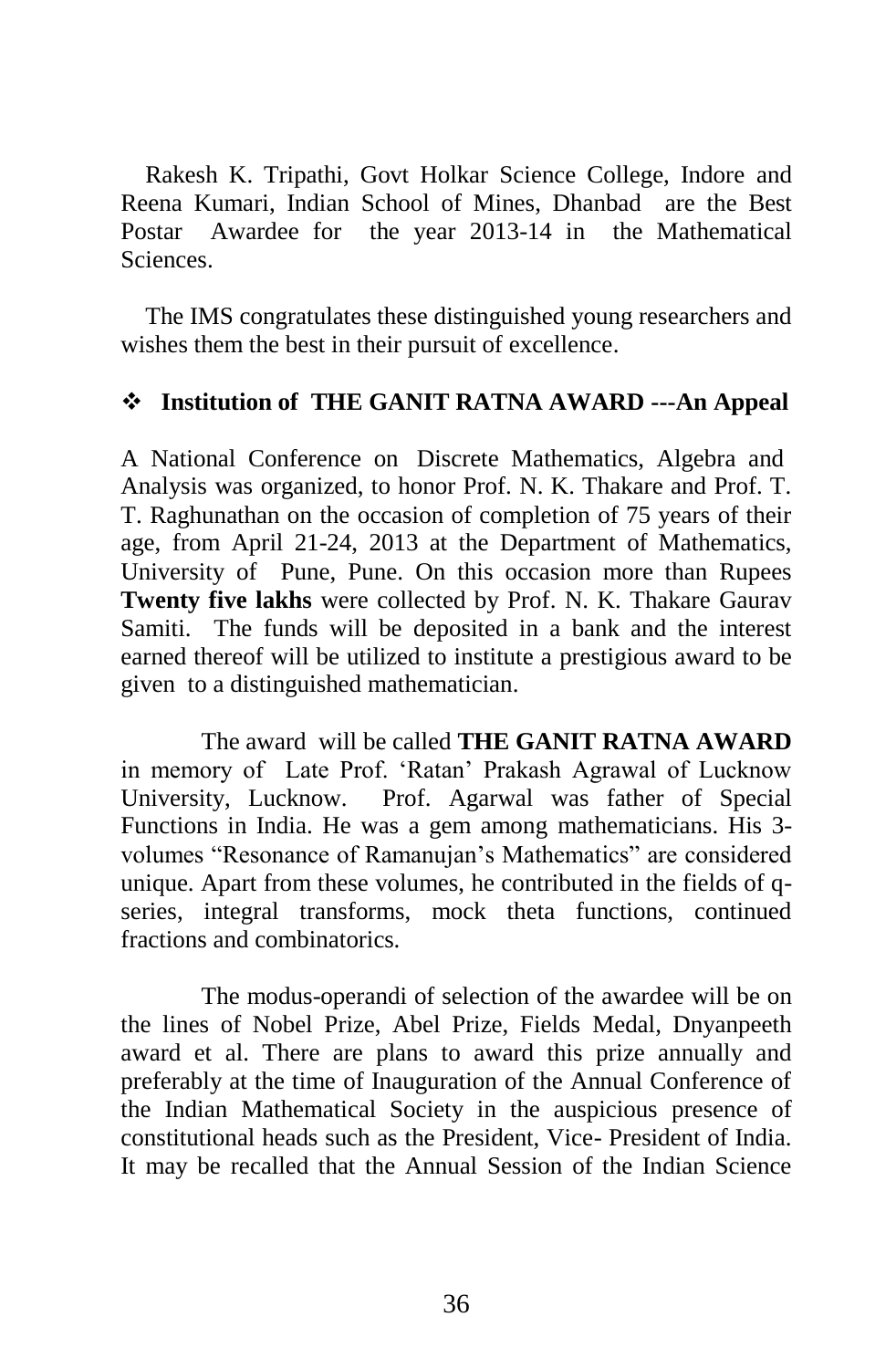Congress Association is inaugurated every year on  $3<sup>rd</sup>$  January by the Hon. Prime Minister of India.

**It is with a fervent request, the Samiti appeals to all mathematics lovers to contribute to this Ganit Ratna Award. For contribution / donation, one may contact on the e-mail address: [bnwaph@math.unipune.ac.in](mailto:bnwaph@math.unipune.ac.in) or [waphare@yahoo.com.](mailto:waphare@yahoo.com)**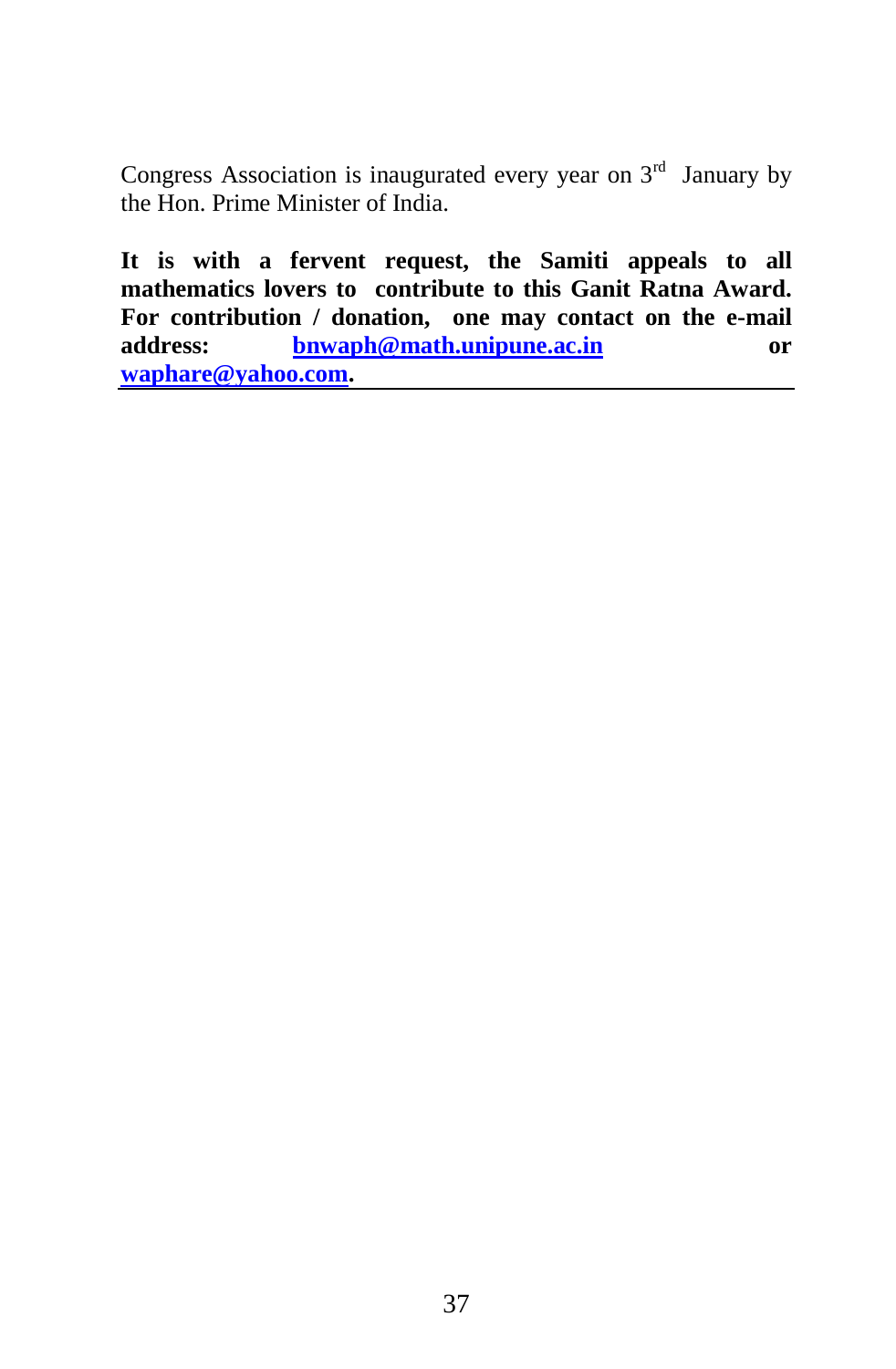#### **INDIAN MATHEMATICAL SOCIETY**

Council Members 2014 - 15

- 1. Prof. S. G. Dani **President** Department of Mathematics I.I.T., Mumbai E-mail: shrigodani@gmail.com
- 2. Prof. Geetha S. Rao **Immediate Past President** Rtd. Prof.of Mathematics, University of Madras, Chennai E-mail : [geetha\\_srao@yahoo.com](mailto:geetha_srao@yahoo.com)
- 3. Prof. N. K. Thakare **General Secretary** C/o : Center for Advanced Study in Mathematics, University of Pune, Pune – 411 007 (MS), india. E-mail [: nkthakare@gmail.com](mailto:nkthakare@gmail.com)
- 4. Prof. M. M. Shikare **Administrative Secretary / Academic Secretary** (I/C) Center for Advanced Study in Mathematics, University of Pune, Pune – 411 007 (MS), India. E-mail [: mmshikare@gmail.com](mailto:mmshikare@gmail.com)
- 5. Prof. S. K. Nimbhorkar **Treasurer** Department of Mathematics, Dr. B. A. M. University, Aurangabad – 431 004 (MS), India. E-mail : [sknimbhorkar@gmail.com](mailto:sknimbhorkar@gmail.com)
- 6. Prof. Satya Deo **Editor, J. Indian Math. Soc**. HRI, Chhatnag Road, Jhusi , Allahabad - 211 019 (UP), India. E-mail : sdeo94@gmail.com

- 7. Prof. J. R. Patadia **Editor, The Mathematics Student** Department of Mathematics, The M. S. University of Baroda Vadodara (Gujarat), India. E- mail [: jamanadaspat@gmail.com](mailto:jamanadaspat@gmail.com)
- 8. Dr. Premalatha Kumaresan **Librarian** Ramanujan Institute for Advanced Study in Mathematics, University of Madras, Chennai - 600 005 (TN), India. E-mail [: premalatha.kumaresan@gmail.com](mailto:premalatha.kumaresan@gmail.com)
- 9. Dr. A. K. Shukla Department of Applied Mathematics and Humanities, Sardar Vallabhbhai National Institute of Technology,